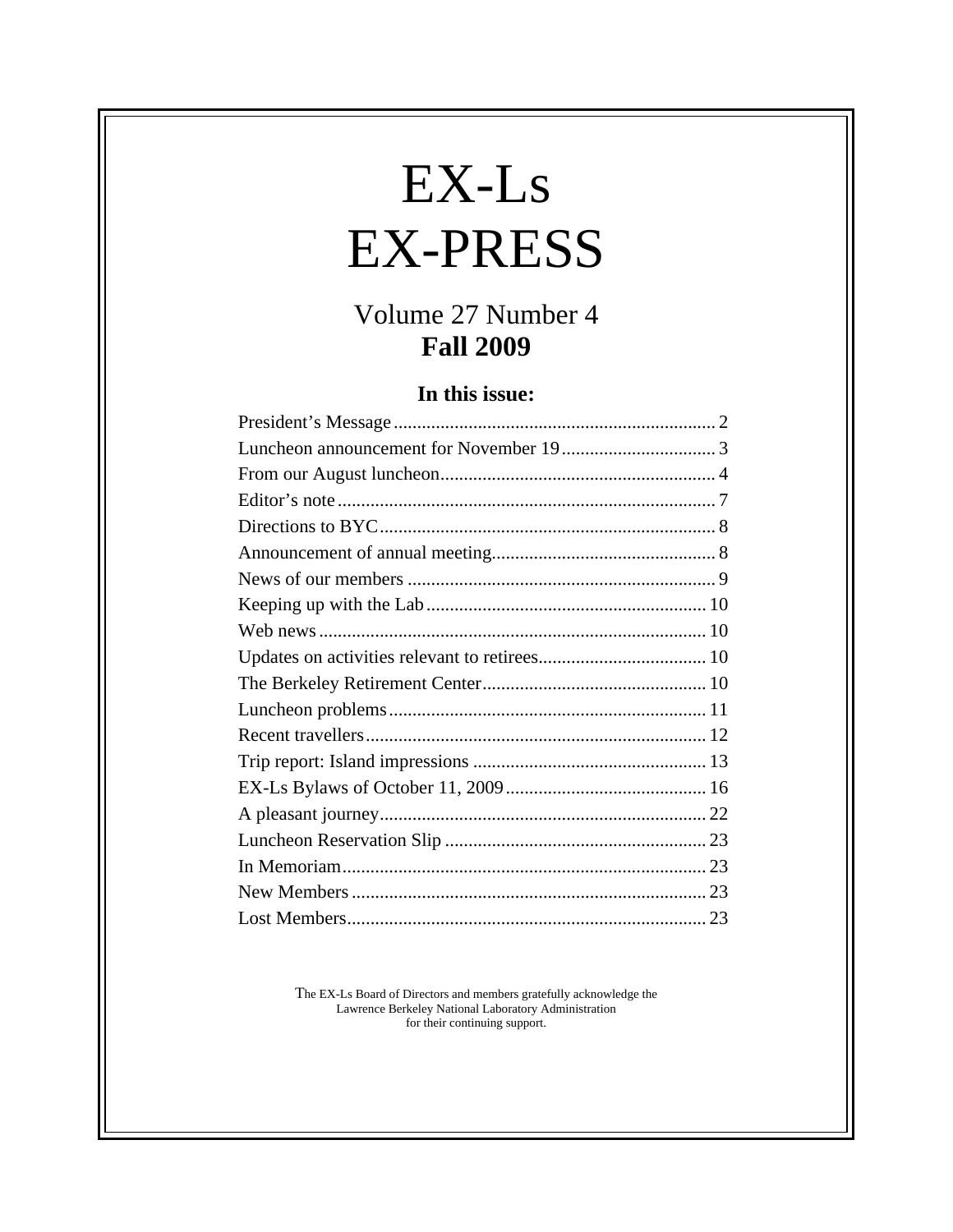Volume 27 #4: Fall 2009 (Published October 2009)

#### **President's Message Don Grether**

This is my last EX-Ls President's message, so I am taking the opportunity to go over some of the more eventful things that have happened this year. I have enjoyed the year but, frankly, am looking forward to becoming President emeritus on January 1, 2010 so that I can do more "socializing" at our luncheons.

At the national level, our first African American President was inaugurated and faced with a formidable list of issues including the recession; the financial system that contributed to the recession; the wars in Iraq and Afghanistan; health care reform; and the closely related issues of energy technologies, oil imports, and climate change. With respect to the latter, we all know that Steve Chu, the Lab's Director for a little over four years, is now the Secretary of Energy.

What is probably less well known is that President Obama nominated Arun Majumdar to be the first Director of DOE's Advanced Research Projects Agency-Energy (ARPA-E). Patterned after the Defense Department's ARPA, ARPA-E was authorized by Congress in 2007 to carry out R&D on "transformational" energy technologies. However, ARPA-E received no funding until \$400M was provided as part of the American Recovery and Reinvestment Act (ARRA – the stimulus package) of 2009. Thus, assuming that Arun will be confirmed by the Senate, he will be getting in on the ground floor, so to speak. As of this writing Arun is a Professor in the UC Berkeley Mechanical Engineering Department, the LBNL Associate Laboratory Director for Energy & Environmental Sciences, and the Director of the Environmental Energy Technologies Division (EETD). Lastly, Arun is my supervisor in my role of rehired retiree and Senior Advisor to the EETD Division Director. He will give up all these positions if he is confirmed.

We are all aware of the budget crisis at the State level, and that the University is doing its best to absorb a substantial cut in the funds it receives from the State while maintaining the high academic standards of the institution.

As I mentioned in the last President's message, the crisis should not impact the Lab directly since it is supported almost entirely by federal funds and the Lab's budget is growing due to ARRA. We also mentioned that President Obama's budget request for DOE for fiscal year 2010 was generally favorable in many areas of the Lab's research. This time we can report that the Energy & Water Development Appropriations bill (which funds DOE) has passed the House and, as of this writing, is expected to be passed soon by the Senate. That bill is also favorable to many of the Lab's research areas.

Turning now to EX-Ls, the Board passed a policy regarding records retention in January, and a policy regarding gifts and honorary memberships in April. Finally, at the October meeting the Board brought to closure a process that had been going on for at least the last three years – revising the EX-Ls Bylaws. [The President's letter continues on page 7.]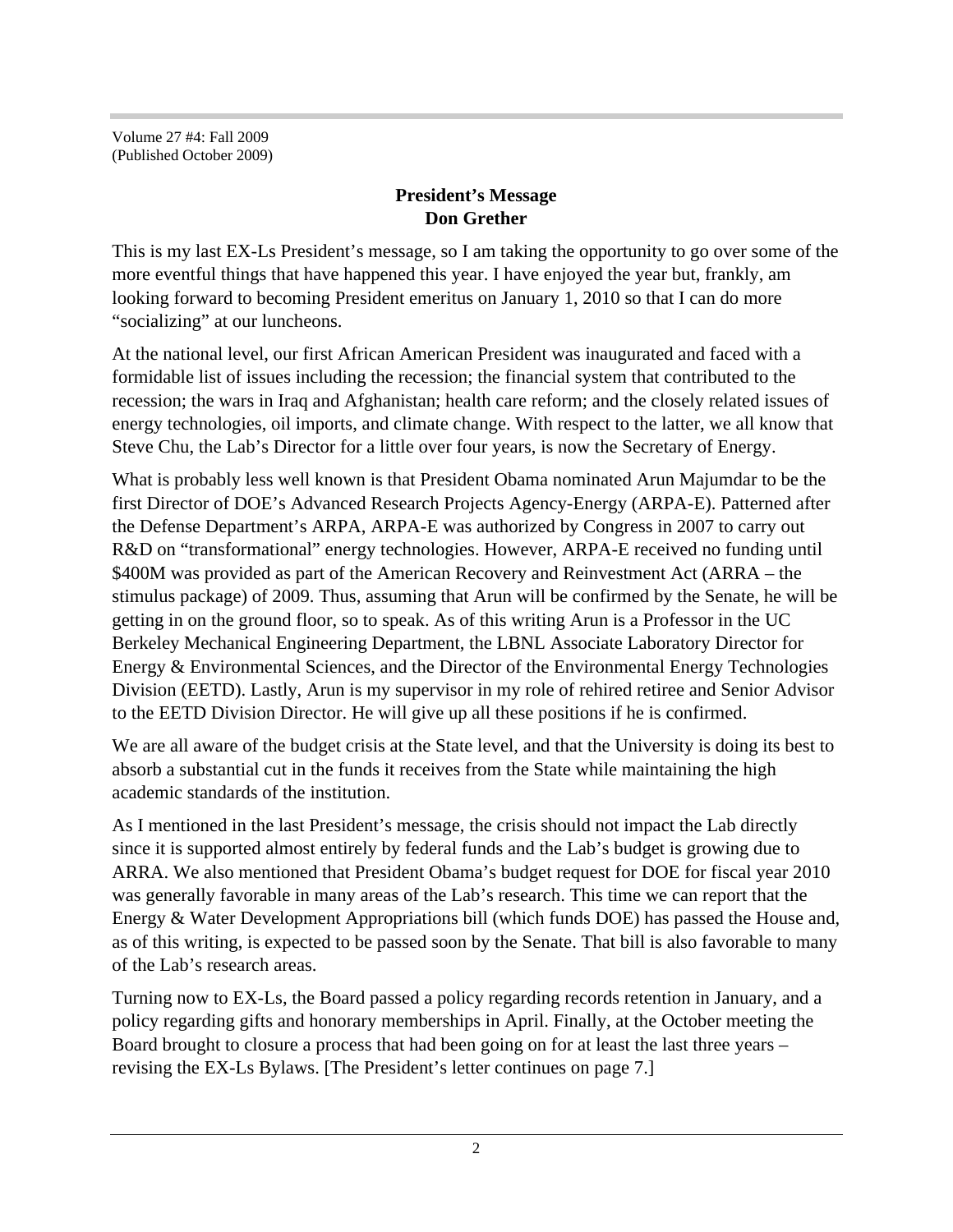

#### **2009 Fall Lunch & Annual Meeting**

- **Date: Thursday, November 19, 2009**
- Where: Berkeley Yacht Club <del><<<</del>NOTE: WE'RE AT BYC THIS MONTH **1 Seawall Drive (at the foot of University Avenue), Berkeley (Directions on page 8. Please save some close-in parking spaces for members who have difficulty walking)**
- **Time: No-host Bar: 11:30 AM Lunch Served: 12:00 PM Annual Meeting: Election of Officers & Approval of Bylaws: 1:00 (approximately)**
- **Speaker: Steve Greenberg, EETD**
- **Subject: Schlepping towards sustainability**
- **Menu: Buffet (entrees include poached salmon, chicken Florentine, and lasagne Roma) preceded by Caesar salad served at the tables**
- **Cost: \$25 per person (PREPAID)**
- **Reservations: Please make checks payable to EX-Ls. Send to Vicky Jared 4849 John Muir Road Martinez, CA 94553**

**For regular mail, the reservation slip is on page 25. You may also reserve via e-mail to jaredrv01@aol.com, or telephone at 925-228-2145.**

**It is imperative that Vicky receive your reservations by November 16, 2009.**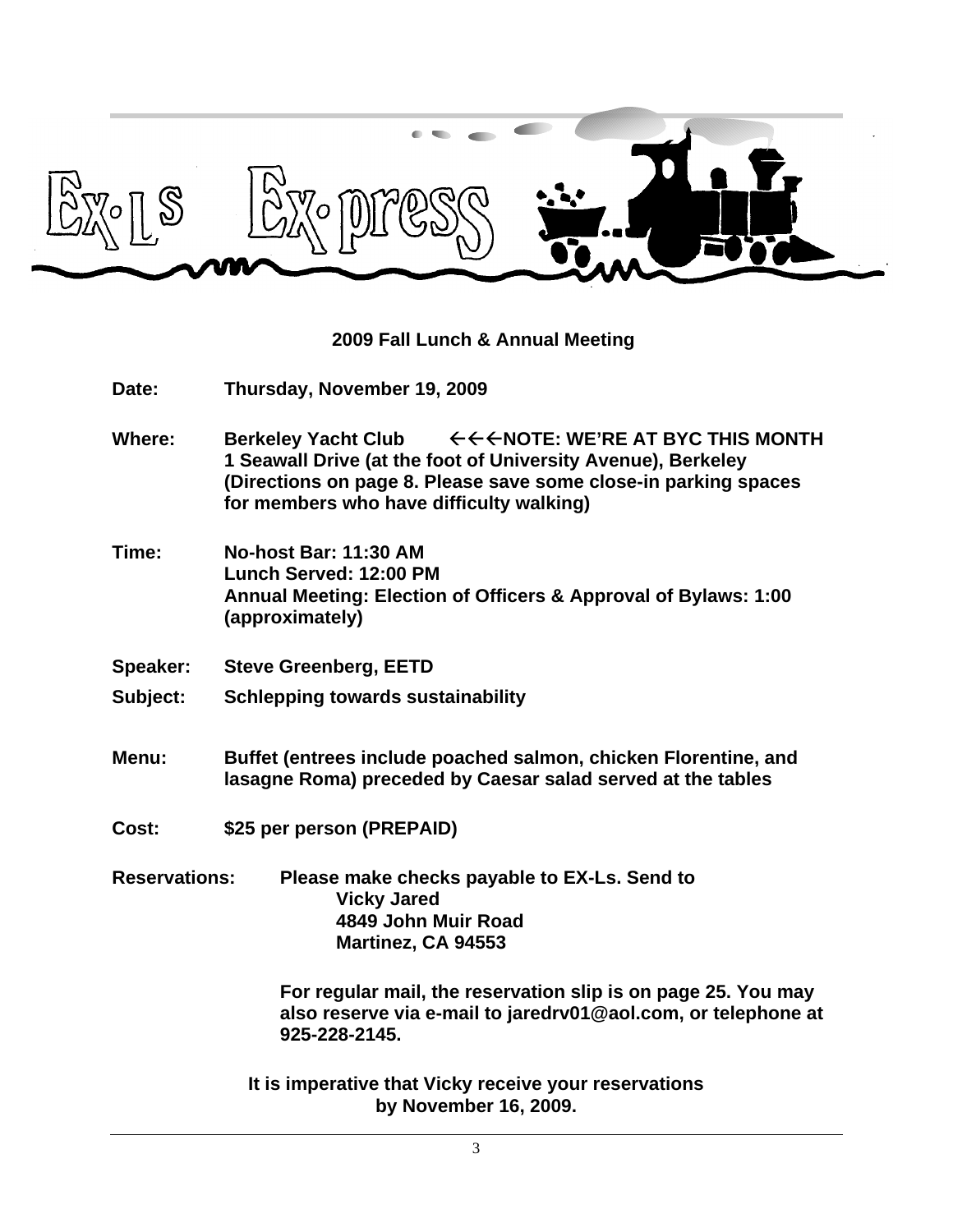#### **From our August Lunch**

#### *Reported by speaker Don Grether:* **Watch out for the baboons! (Three weeks in a rain forest in Uganda)**

**Background**: In February 2009 Don and his wife Becky participated in the rain forest portion of a UCLA Field Biology Quarter (FBQ). In an FBQ undergraduates spend the first third of the quarter in lectures and seminars, the next third undertaking research projects, and the final third preparing reports and giving presentations. This FBQ was led by two UCLA faculty members: Greg Grether (Don and Becky's son), a Professor in the Ecology and Evolutionary Department and an expert in animal behavior; and Greg's wife Debra Shier Grether who was a UCLA instructor for the purposes of the FBQ. Debra's regular job is as a scientist in the San Diego Zoo's Institute for Conservation Research and she is an expert in conserving endangered species.

Going along on the trip were Greg and Debra's two daughters Briana (12) and Paria (4), and son Wiley (2). Our grandparents' role was to run a daycare center when Greg and Debra were working with the students. Briana is Greg's daughter from his first marriage, and is half Japanese. The female students outnumbered the males, and (as one might expect of a California University) a significant number were Asian-Americans. So Briana fit right in.

Since the presentation consisted almost entirely of photos taken by Don, Becky and Greg, the following is at best an attempt to give some of the flavor of the trip.

**Uganda**: Uganda is a land-locked small-to-medium sized country (for Africa), mostly just north of the equator. It's bordered on the east by Kenya, on the south by Tanzania, on the north by the Sudan, and on the west by the Congo and Rwanda. It's perhaps most famous for the ruthless dictator Idi Amin, but that was from 1971 – 1979. Now, the country is peaceful except for the Lord's Resistance Army, a guerrilla army based in northern Uganda. The people we met were very friendly and there was no sign of a military presence.

**Getting there:** The group (24 in all) flew on Northwest Airlines from LA to Amsterdam via Minneapolis, then on KLM from Amsterdam to Entebbe, which is south of the Ugandan capital of Kampala. Each of us was restricted to one check-in piece of luggage, partly because we needed to check in a number of boxes that held the equipment that the students would need for their projects.

From Entebbe we went by vans to a hotel on the outskirts of Kampala where we spent the night. The hotel advertised itself as having a "million dollar view", which turned out to be of downtown Kampala; it also had, in Don's words, "ten dollar rooms."

The next day we went by bus to Fort Portal, seeing the countryside and colorful villages along the way. Fort Portal was the home base of Kabarole Tours & Safaris Ltd, the agency that arranged our logistics in Uganda. It was pretty much a one-person show in a small building on a side street, but billed itself as "Uganda's Leading Eco-Tours Operator". Which may well be the case as Uganda is not nearly as big a tourist attraction as Kenya and Tanzania. In contrast to Kenya (which we had been to several years ago) the gift shops are small and few and far between, and there are no high-pressure sales tactics.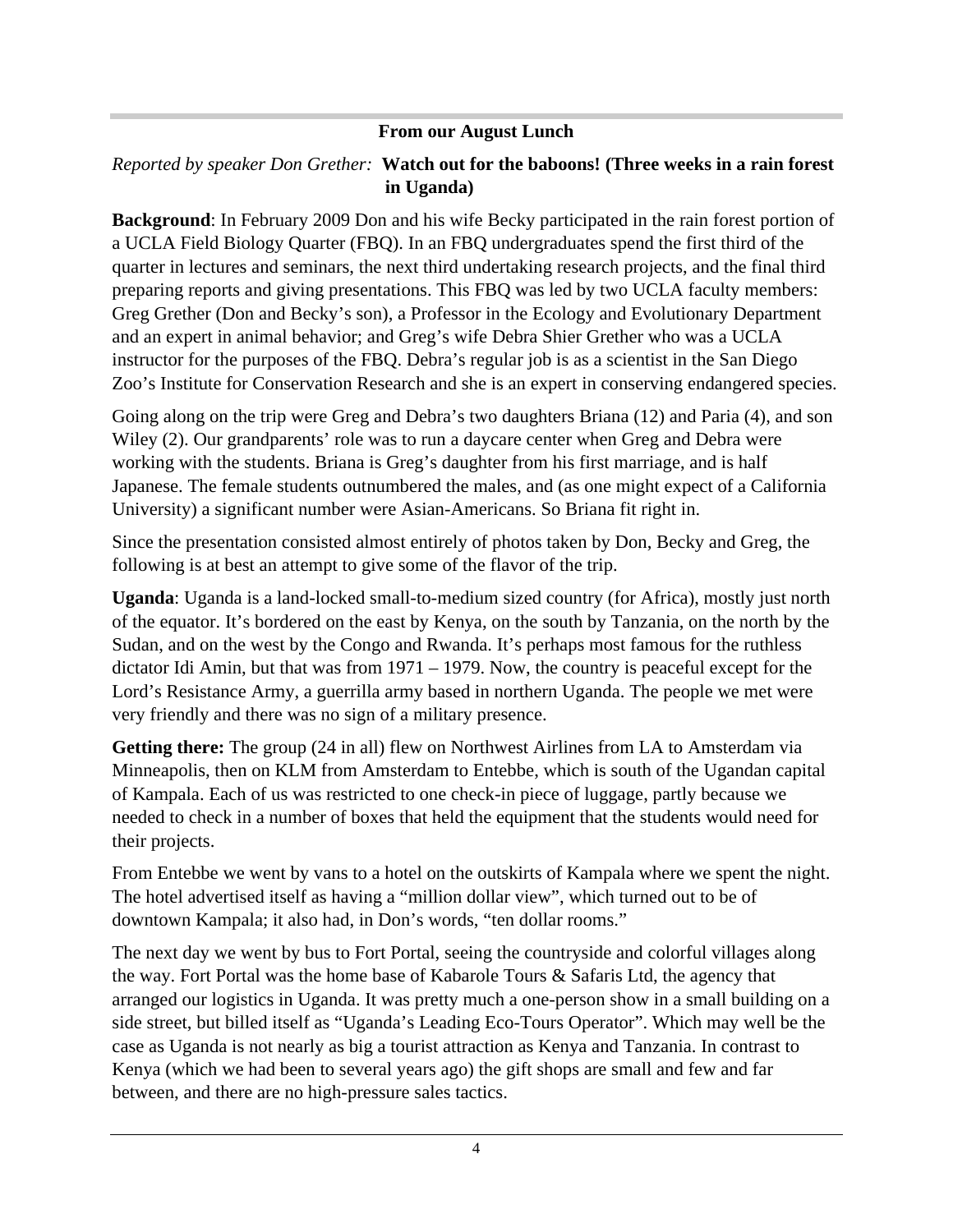**The Kibale Research Station:** The station is in the Kibale National Park, a short drive from Fort Portal, and managed by Makerere University in Kampala, a large university about the size of UC Berkeley. The station attracts researchers from all over the world, including ones while we were there from France, Canada, and Sweden. The station is only  $\frac{1}{2}$  degree north of the equator, but at 5000 feet in altitude the climate is pleasant with warm days and cool nights. There were no TV's, radios, newspapers, or Internet access but cell phones worked and we had electricity most of the time.

The main building has a dining room at one end, a biology lab at the other end, and a semi-open space in the middle for group gatherings. There were many outlying buildings. The students stayed in a dormitory, but we had our own small house, as did Greg and his family. Each of the houses had a small living room, two bedrooms, a utility room, and a bathroom of sorts. The bathrooms had a sink and a shower, but only cold water and no toilet. For whatever reason all the toilets were in outhouses. The furnishings were Spartan at best.

The windows did not have glass panes, but rather screens on the inside to keep out the insects, shutters on the outside to keep out the rain, and horizontal steel bars in between to keep out the baboons, which would ransack a house looking for food if they got inside. We had almost daily visits by anywhere from one to a whole group of baboons. A beautiful bushbuck (an antelope) made occasional visits. The most fun were the black and white colobus monkeys that would visit from time to time and were highly entertaining, as they would leap from limb to limb, from tree to tree, and between the ground and the trees. "Colobus" is a Greek word meaning "mutilated" which in this case means that the monkeys have no thumbs, only four fingers. Which seemed to be no hindrance to their agility. The station also attracted birds, fascinating insects, and lizards.

**Activities at the Station:** Briana was out of school for almost a month, and worked diligently on her homework. For the younger set Becky had brought lots of arts and crafts activities as well as flying disks, balloon-powered helicopters and paper airplanes. Greg and Debra had brought along a portable DVD player and Paria wanted to see at least one movie a day, usually the same one. Frequently joining us was an African boy about the same age as Paria, Martin (pronounced Marteen). He was the son of Ester who was a data analyst for a chimp project and often brought Martin with her to her office at the Station. For the most part the three little guys got along just fine, although Paria is a great talker and became frustrated with Martin at least partly because he knew very little English.

Uganda was an English protectorate (never a colony), which meant that there was tea time in mid-morning and mid-afternoon in the semi-open area in the main building. We would go to tea time as often as we could as it gave us a welcome break. There were always at least a few students there, who were a big help in keeping Paria and Wiley entertained.

All of our meals were served buffet style in the dining room. Breakfast was our favorite as there was always lots of fresh fruit; hard-boiled, scrambled, or fried eggs; and once in awhile the toaster worked. Lunch and dinner were always served hot from stainless steel kettles. The food was monotonous, bland, high in carbohydrates, low in protein, and never included fresh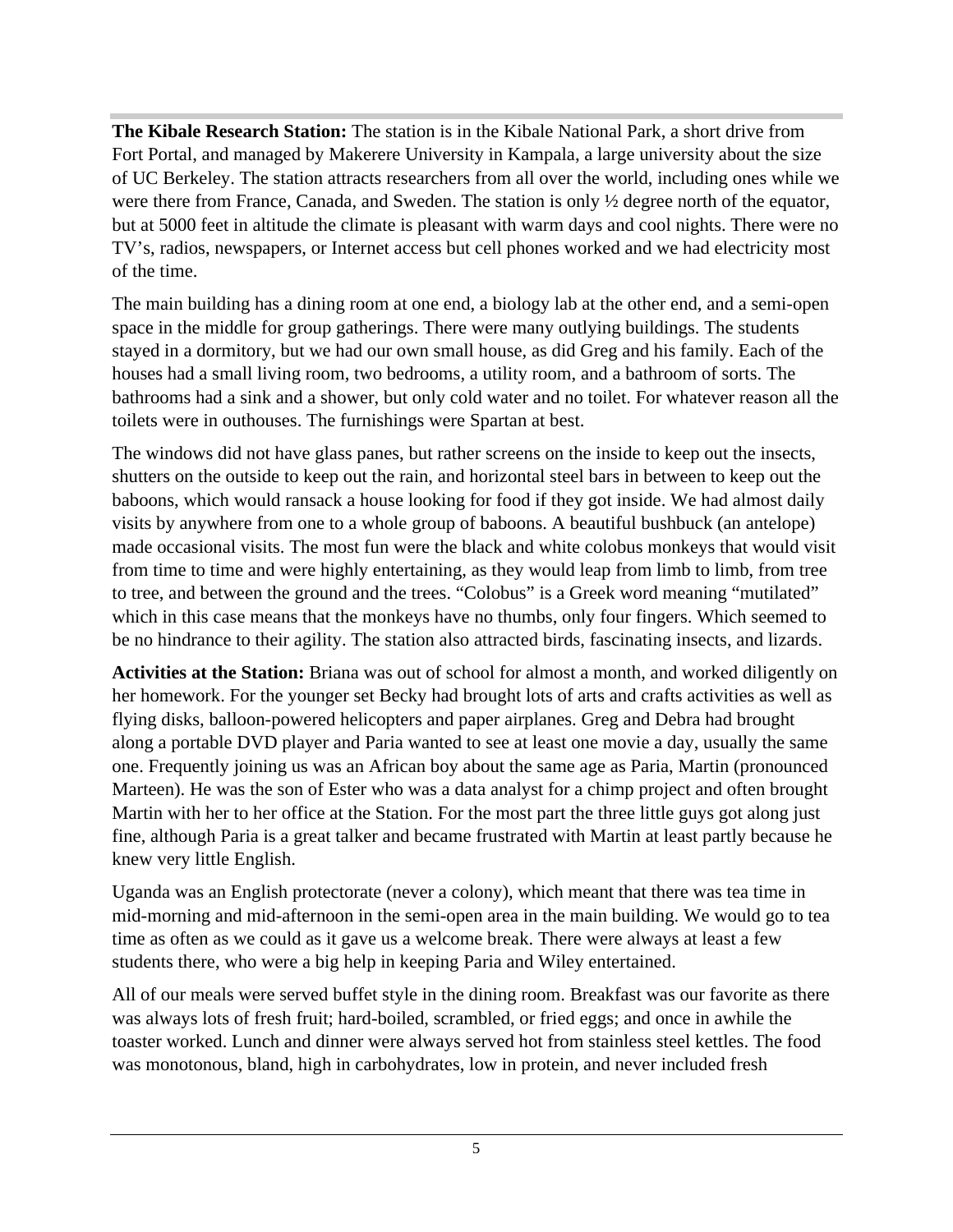vegetables. We felt protein-deprived, which is one reason we appreciated having eggs at breakfast.

**The Rain Forest:** The station was literally surrounded by the rain forest. Almost every day we went on a hike. The trail map looked like a layout for a subdivision with both "roads" and a rectangular grid of "forest trails". The roads had perhaps once been drivable but had deteriorated into single file trails. Don preferred staying on the roads as the vegetation had been cleared to the width of an actual road and it was easy to see things. The forest trails were narrow, with dense vegetation on both sides that made it hard to see much of anything. There were also no trail markers of any help and it was not uncommon for even experienced hikers (like Greg and Debra) to get lost.

However, the real problem with the forest trails was ample evidence that extremely dangerous forest elephants were in the vicinity. There were large footprints on the muddy trails, huge piles of dung, and trees that had recently been broken in half. The advice of the locals was that if you see a forest elephant – "run".

Meanwhile, there was much to see in the rainforest: interesting flowers and fungi, several species of monkeys, birds, beautiful butterflies, strange insects, and weird creatures that were most likely caterpillars but like nothing we had ever seen before. We had to go to a different part of the park and take a guided tour to see chimpanzees that had been habituated so that they were not afraid of people.

Getting Back: From Kibale we went in vans (which are called mini-buses in Africa) to Queen Elizabeth National Park. It was clear that there was no way that the vans could hold all of our luggage let alone the equipment boxes. So the day before one of the vans took the boxes and much of our luggage to a guesthouse (what we would call a motel) near Entebbe airport. Becky and Don filled one of our two pieces of luggage with things that we would not need until back in LA, and figured that there was about a 50% probability that we would never see the stuff again.

At Queen Elizabeth we stayed one night in a hostel. Here we had the typical safari experience, taking several game drives on the savannah and a riverboat ride. We saw at least some of the classic African animals: antelope, Cape buffalo, a hyena, elephants, wart hogs, mongoose, hippos, and many birds.

The trip from Queen Elizabeth to Entebbe was what Don considers "the ordeal". The roads were terrible, with huge potholes that led to one of the vans having a flat tire. We had lunch with actual sit-down service, menus, and western style foods such as hamburgers and pizza. However, we completely overwhelmed the kitchen staff and lunch took something close to three hours. The traffic on the outskirts of Kampala and Entebbe was horrible and we seemed to be traveling at about one mile per hour for hours. We caught up with our luggage and the equipment boxes at the guesthouse, but getting there had taken so long that we would have missed our 11:00 pm flight to Amsterdam. Had it not been delayed by eight hours, so we didn't actually leave until 7:00 am the next morning. By the time we reached Amsterdam our flight to LA had already taken off. KLM put us up in a first class hotel near the airport and paid for a nice dinner and an extensive breakfast buffet. [Our advice is that if you are going to be stranded at an airport, be

 $6\overline{ }$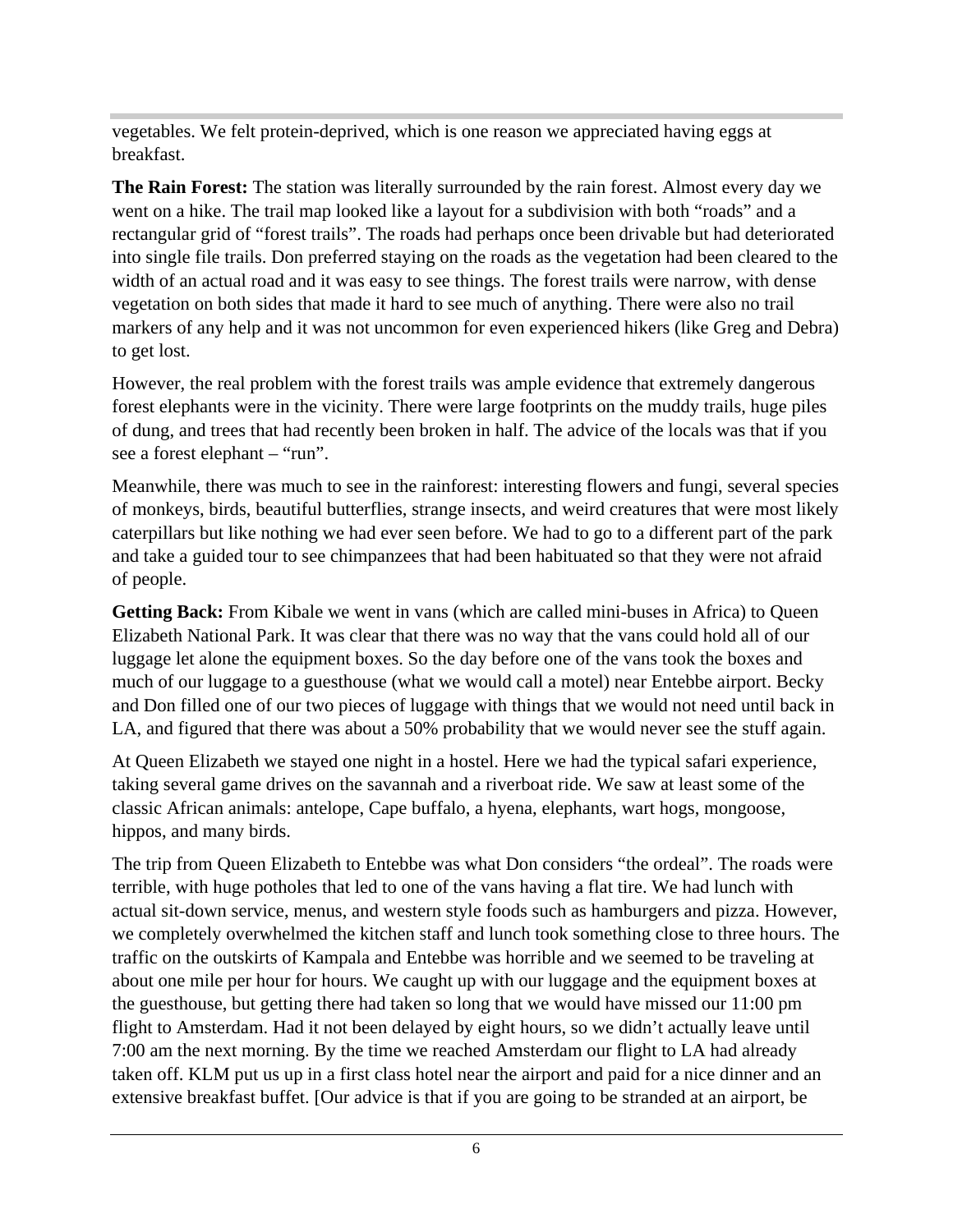flying KLM as they treat you very well.] Our room had warm water (the first time in three weeks) and a flat panel TV screen so that we could find out what had happened to the world via an English language CNN broadcast. We arrived back in LA a day later than planned. Somewhat to our amazement all of our luggage and the equipment boxes had survived the ordeal.

Post Script. What Don forgot to mention at the luncheon is that the UCLA students were a great group. They were very diligent in carrying out their research projects, were interesting to talk to, and accepted all the "downs" (like the ordeal) in good humor.

*Luncheon Attendees:*

Jose Alonso **Ingeborg Henle** Bob Mortiboy Bill Baker **Paul & Nancy Henrickson** Rolf Muller Dick Baker **Egon & Annette** Karl Olson Winnie Baker McCoubery-Hoyer Josephine Barrera **School Exercise Search School** School School School School School School School School School School School School School School School School School School School School School School School School Scho Edward & Mildred Bennett John & Ann Kadyk Conway Peterson Gene & Myrna Binnall Gudren Kleist Stephanie Roth Bob Birge & guest Barbara Joe & Jean Klems Andy Sessler Borowiak Matt Kotowski Rich Sextro Geores & Katie Buttner- Clevenger Bud Larsh Starr Shulman Jim & Ann Carroll Per Dahl Branko Leskovar Janis & Ned Dairiki Katherine Lucas Dave & Sally Stevens & Ben & Mary Feinberg **Donald & Bert Miller** Senset Jim Rothfuss Donald & Jean Foster **Supersection** Jeanne Miller **Supersection** Suzanne Stroh Don (speaker) & Becky Grether Mack & Ann Morgan Clyde Taylor Connie & Ed Grondona Marty Morimoto & guest Grace & Ron Walpole Jim Haley

Paul & Nancy Henrickson Rolf Muller Egon & Annette Vicky Jared **Example 3** Fred & Eleanor Perry John & Ann Kadyk Gudren Kleist Joe & Jean Klems Matt Kotowski Richard LaPierre **Brenda** Shank Bud Larsh Starr Shulman John & Barbara Lax Donald & Bert Miller example guest Jim Rothfuss Jeanne Miller Ken Mirk Mack & Ann Morgan Clyde Taylor

Ingeborg Henle Mako Nakae Bob Mortiboy Rolf Muller Karl Olson Rollie Otto Fred & Eleanor Perry Conway Peterson Stephanie Roth Andy Sessler Rich Sextro Brenda Shank Starr Shulman Elmer Silva Karen Springsteen guest Jim Rothfuss Suzanne Stroh Jack Tanabe Clyde Taylor Al Windsor

#### **Editor's Note**

Note that the November luncheon is our annual meeting, at which the membership is asked to elect officers and, this year, to approve an updated set of Bylaws. See the meeting announcement on page 8, and the complete Bylaws beginning on page 16. This issue is also accompanied by the current directory; please check your entry and let Suzanne know of any changes. The January Board meeting will be in 54-130B (see the calendar on the back cover). If you have comments on the newsletter in general, or suggestions for articles, you can contact me at david\_stevens@comcast.net, at 1107 Amador Ave, Berkeley 94707, or 510-524-2904. // dfs

#### **President's Message (continued)**

This process was a prime example of the need for a records retention policy as it was not at all clear what version of the Bylaws was in effect. In any case, the real need was for a set of Bylaws that reflected how the organization currently functions.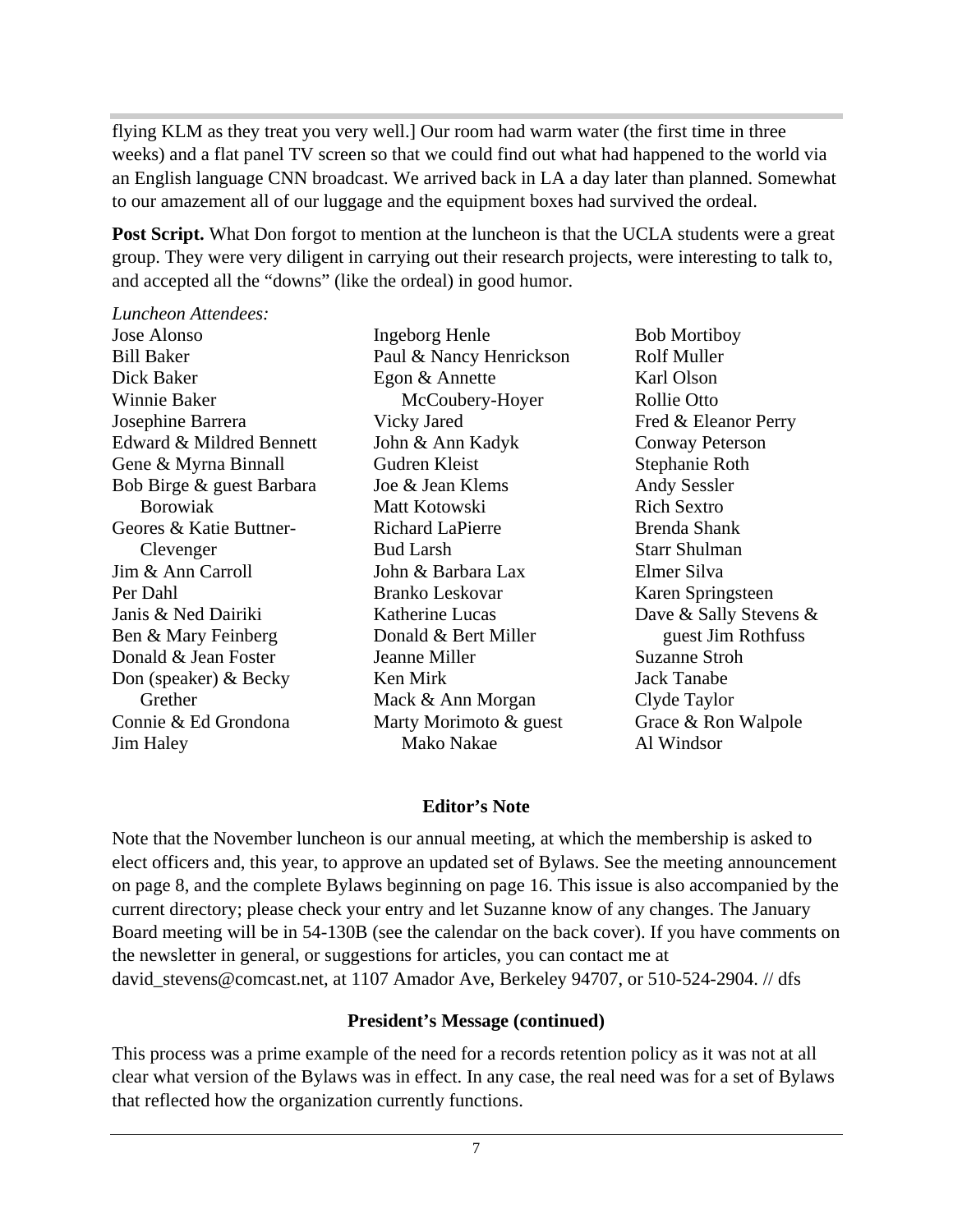Over the more than three-year period there was an ever-changing list of people who were on the ad hoc Bylaws Committee. Many others contributed useful suggestions as to how the Bylaws should be revised. The one constant was Jose Alonso, who kept with it while at the same time becoming the Director of SUSEL in South Dakota, being out of the picture for a while for medical reasons, and dealing with all the other aspects of life that we retirees know well. We owe Jose a debt of gratitude for sticking with it.

The October 11, 2009 version of the Bylaws is included in this newsletter. They will be voted on for approval at the November 19 combined luncheon and General Membership meeting. We will also be voting on the slate of Officers for 2010.

Finally, I would like to thank the EX-Ls Officers who are dedicated to making EX-Ls run smoothly: Rich Sextro (1st Vice President and responsible for the luncheon speakers), Rollie Otto (2nd Vice President and Chair of the Nominating Committee), Suzanne Stroh (Treasurer and Membership Coordinator), Karen Springsteen (Secretary), Vicky Jared (Activities Coordinator), Dave Stevens (Newsletter Editor), and Dick Baker (Webmaster). With these folks doing such great jobs, the EX-Ls President has it relatively easy.

#### **Directions to BYC**

Once in Berkeley, take University Avenue over the freeway so that you are going west towards the bay. Continue straight and pass the Seabreeze Market on the left. Proceed to the Marina entrance, where University Avenue makes a slight turn to the left and then straightens again. Do not make a right turn until you are at the Municipal Fishing Pier and the Chinese Dog Warrior sculpture, at the extreme west end of University Avenue.

Turn right at the sculpture and go north (past Skates restaurant) to the end of the road, where you will see the BYC clubhouse and parking lot entrance. Parking is free but the lot sometimes fills for large events. There is considerable overflow parking capacity in other adjacent lots. Car break-ins are sometimes a problem, so do not leave valuable items anywhere in the car.

Bus service: The #9 (Berkeley Marina) bus runs north on Shattuck (from Dwight), west on Hopkins and Gilman Streets, south on 6<sup>th</sup> Street, and west on University Avenue to the pier. Fare is \$2.00 (\$1.00 for over 65).

#### **Annual Meeting, Election of Officers, and Approval of Updated Bylaws**

Each year at the Fall Luncheon, we conduct our only regularly scheduled business meeting of the year, at which the officers for the coming year are elected. Our election process is basically autocratic with the possibility of a democratic override: The Board of Directors will offer a slate of officers for ratification by the membership. Before calling for ratification of the slate, however, the presiding officer will issue a call for additional nominees. If a member wishes to nominate someone not on the slate, and (a) that nomination is seconded, and (b) the nominee is willing to serve if elected, then an actual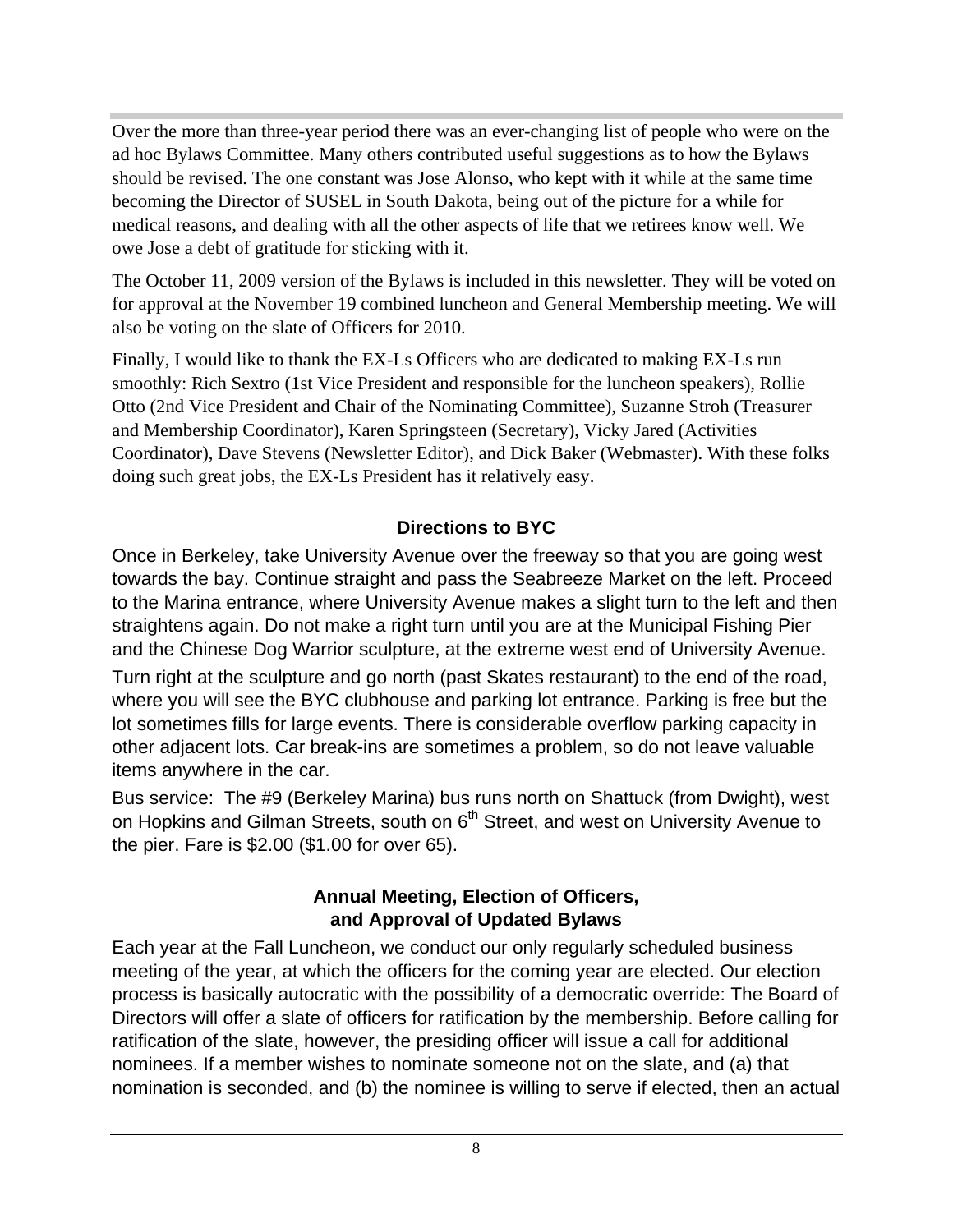election is held for that office. The new officers take office on January 1 following. At this year's meeting, the membership will also be asked to approve our newly updated Bylaws, a complete copy of which is printed in this newsletter, beginning on page 18. The Board nominees are: Rich Sextro, President; Rollie Otto, 1<sup>st</sup> Vice President; Joe Jacklevic, 2<sup>nd</sup> Vice President; Karen Springsteen, Secretary; Suzanne Stroh, Treasurer and Membership Coordinator; Vicky Jared, Activities Coordinator.

#### **News of our members**

**Farewell, John:** Ted Hittell sent us the notice of **John Keller's** passing, which said, in part: "John passed away in his sleep on July  $7<sup>th</sup>$ ... He was able to stay in his home, enjoying his garden…and with constant visits from his neighbors…[He ] never complained about his situation, and was always positive and happy; only that he 'had no energy' left, except for telling jokes…John and Laura were both founding members of the Mendocino County Museum, and would be appreciative that any donations in remembrance be sent to: The Mendocino County Museum, 400 East Commercial St., Willits, CA 95490."

Ted also reminded us that John was instrumental in starting the EX-Ls.

#### *Ave atque vale*.

**Eclipse (partially) eclipsed:** At least two of our member families, the **Bensons** and the **Dairikis** went to southern China to observe July's total eclipse of the sun. Over much of its path, the eclipse itself was eclipsed by cloud cover, so the Bensons missed it completely, and the Dairikis caught only totality, and missed the prelude and postlude.

In addition to his ceremonial duties as the 2009 New Hampshire Outstanding Tree Farmer of the Year, **Igor Blake** has been broadening his horizons in Scotland and along the Volga in Russia.

Elders hosteling: **Edward & Mildred Bennett** and **John & Ann Kadyk** report that the EH "Historical Railroads of Colorado" is a must for railroad buffs, featuring narrow gauge and cog RRs. (It operates out of Denver.) The **Kadyks** had earlier enjoyed the "Grand Staircase" Elderhostel, which visits fiveational parks and as many national monuments. The "staircase" refers to the many layers of gelogic strata rising thousands of feet in altitude as the trip progresses. Spectacular scenery. Highly recommended.

When he's not running/biking/swimming, he's writing. Here is the latest contribution from **Geores Buttner**: Another Poem: Rapidly the hourglass filled. / Joys of fulfillment revealed / Seen through rose-colored glass. // Pheromones and dreams, angels and hope / All shake hands, pat backs. / A job well done. A happy ending. // Seashore sunsets and morning rides, / Mountain top noon rises and bare feet, / Eight-ball and beer, champagne on the bay. // Music is playing: Let's dance. / Dance while the gullet awaits / Cunningly it waits, in the abyss. // Unseen, till the last grains of bliss / Fall with a gulp through the neck, / And descend to euphoric digestion.

Lost Members: We are now maintaining a list of lost members on the inside back page. If you have a valid address for any of them, please let our membership coordinator know: Suzanne Stroh, 530 Curtis St., Albany 94706, 510-524-1953, scstroh@gmail.com.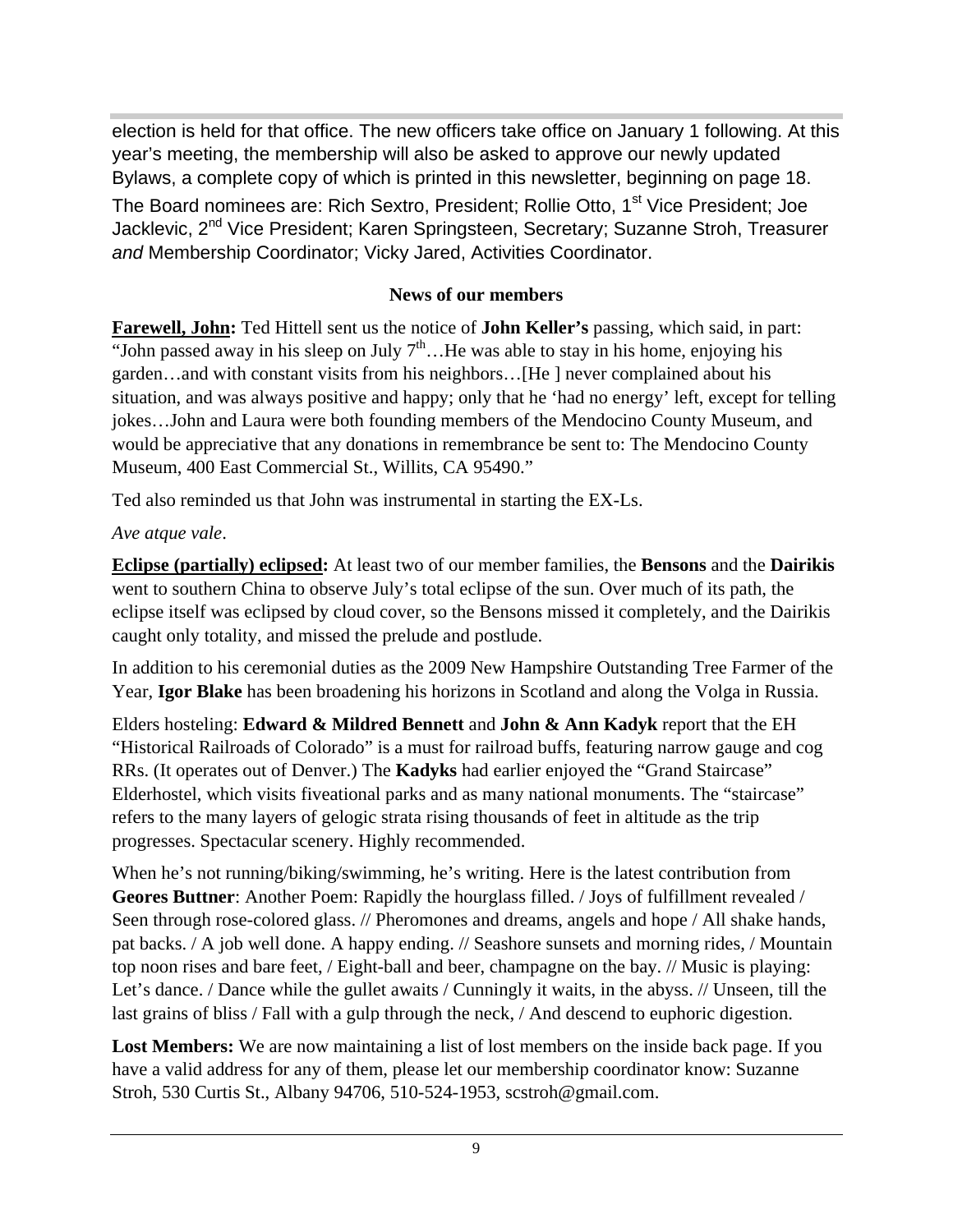#### **Keeping Up with the Lab (Snippets from <http://newscenter.lbl.gov/>** )

**Bye-bye Bevatron**: The farewell ceremony is scheduled for November 6, 2:00 – 3:30 in what's left of the Bevatron. Because of space limitations, the event is by invitation only, and, unfortunately, the deadline for requesting an invitation was October 2.

Get the true story of Alice and the origin of *FlashForward*. (Feature story, September 17)

Progress towards the smart grid. (Feature story, August 19)

Confirmation of element 114. (Press release, September 24)

Money, money, money (grants totalling more than \$75M). (Press releases, August 10 & 19 and September 9)

**Whose friend are you?** The Friends of Science, sponsors of the *Science at the Theatre* series, have become the Friends of Berkeley Lab. For more information, including how to become a Friend, see <http://www.lbl.gov/LBL-PID/fobl/>.

>>For these and other stories about the Lab, go to the archives at the LBNL Newscenter.<<

#### **Web news**

EX-Ls Photo Site: Thanks to Ned Dairiki we now have a web site for the photos Vicky, Ned, and others have been taking at the occasional luncheon or outing. The site is accessible through [www.picasaweb.google.com/EXLpics;](http://www.picasaweb.google.com/EXLpics;) no ID or password is necessary. The photos you will see are the portals to the different albums on the site; clicking on one will bring up the entire album.

New direct web address: The EX-Ls website now has its proper url: [www.lbl.gov/EX-Ls](http://www.lbl.gov/EX-Ls).

## **Updates on activities relevant to retirees**

- The initiative to increase taxes on pension distributions is still in circulation to collect the necessary signatures. We shall keep you informed.
- UCOP Post-Employment Benefits Task Force: Information is sparse, but we are told that there will be listening sessions on the Berkeley campus on November 10, and there may be a separate forum for Berkeley Lab; your best source for timely information on these sessions is the Berkeley Retirement Center (see below).

#### **From the Berkeley Retirement Center Patrick Cullinane**

OLLI: The publication schedule of the EX-Press does not mesh well with the advance information that is available from Osher Lifelong Learning Institute at Berkeley. If you wish to keep aware of their offerings, you should ensure that you are on their mail or e mail distribution list so that you receive program information directly from OLLI in a timely fashion. You can check them out at [www.olli.berkeley.edu](http://www.olli.berkeley.edu).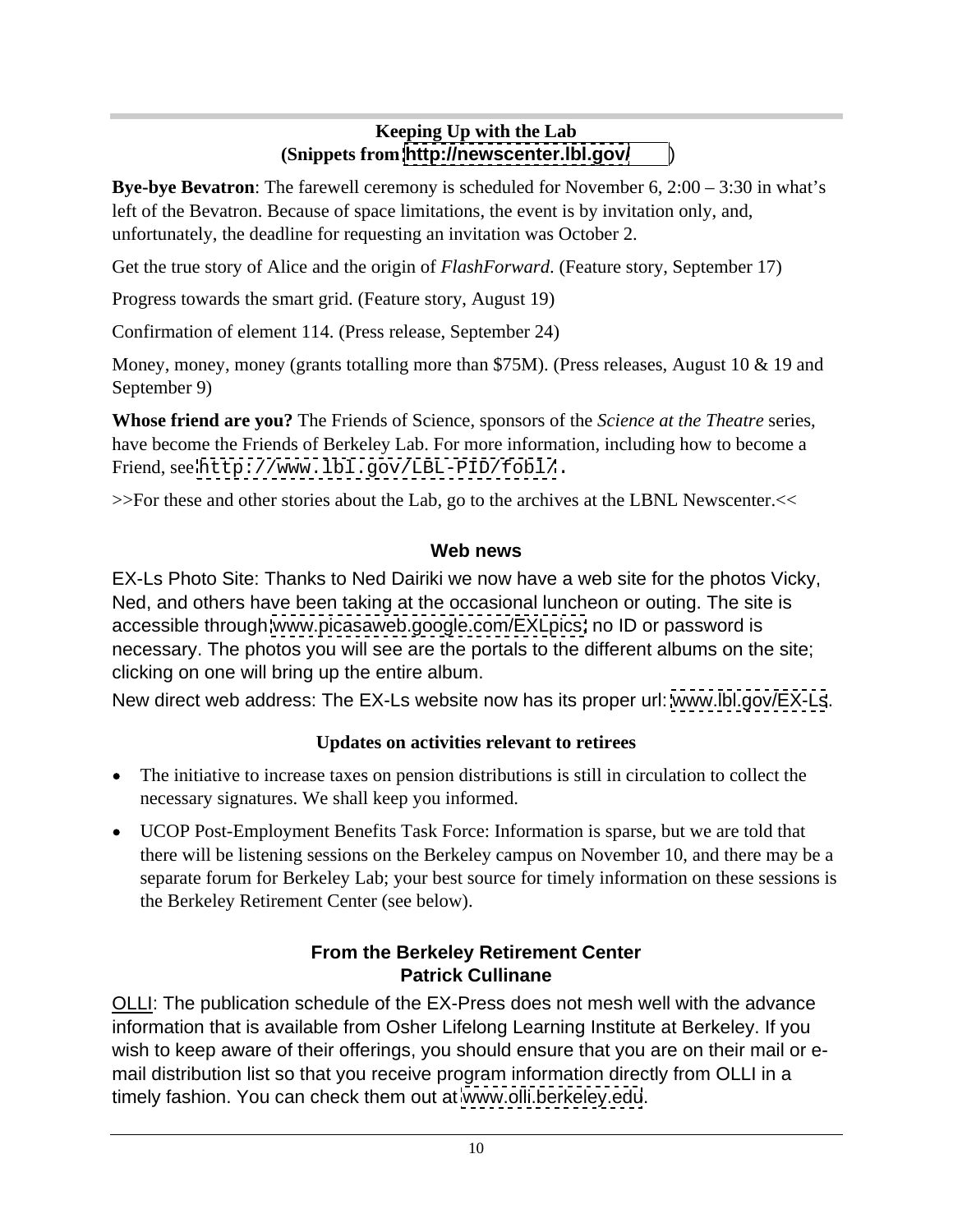Post-employment Benefits Task Force: There will be two "listening sessions" on the Berkeley campus on November 10, Both sessions are scheduled for two hours, in the morning for (active and retired) faculty, and in the afternoon for (retired and active) staff. If you are interested in attending, please contact the Berkeley Retirement Center for time and location. There may eventually be such a session specifically on LBNL, but no details are available at this time.

Health Insurance Counseling: Retirement Center constitutients are eligible to make an appointment with a HICAP counselor for a personalized session at the Center. (HICAP, the Health Insurance and Counseling Advocacy Program, is part of a legal assistance program for seniors in Alameda County; it provides free quality assistance to people with questions or problems relating to Medicare.) You can call HICAP at 510-839-0393 to make an appointment at the Center. Additional information on HICAP is available online at<http://lashicap.org/services/health-insurance-counseling-and-advocacy-program>. Financial Resources for UC Berkeley Employees and Retirees: Several classes and

workshops dealing with financial management are available to constituents of the Center. More information and hotlinks to class and workshop descriptions is available at <http://hrweb.berkeley.edu/resources/financialeducation.htm>. Some of the classes described there are open only to current UC employees, but others are accessible either through the Center or with a CalNet ID, which the center can help you obtain. Note that one of the classes is Planning Today for Your Fiscal Tomorrow, an earlier edition of which was attended by Tom Beales, who reviewed it in the April, 2009, newsletter.

Website: More information on Retirement Center programs can be found at <http://thecenter.berkeley.edu>.

#### **Luncheon Problems**

Our luncheon problems continue. Our principal contact at Spenger's has become a victim of downsizing; our original caterer for BYC has had a heart attack [we don't think our lunches were a causative factor]; it's the case that whichever location is the current one, some folks will be dissatisfied; and it's becoming harder to hold the line on prices at either location. Our search has uncovered no Utopian solutions. For the present, we shall continue to alternate between BYC and Spenger's and attempt maintain the current cost. However, the Board has authorized Vicky to increase the price to \$27 if necessary to obtain (a) a selection of at least two entrees; (b) occupancy of the room for at least two hours; and (c) access to a bar. If you have any suggestions (and a reasonable expectation that they are no more expensive than our current locations), please contact Vicky Jared (925-228-2145). Vicky would also like to know if you would like to see more variety in the door prizes, such as, for example, a gift card to Home Depot or Andronico's, or some other local merchant.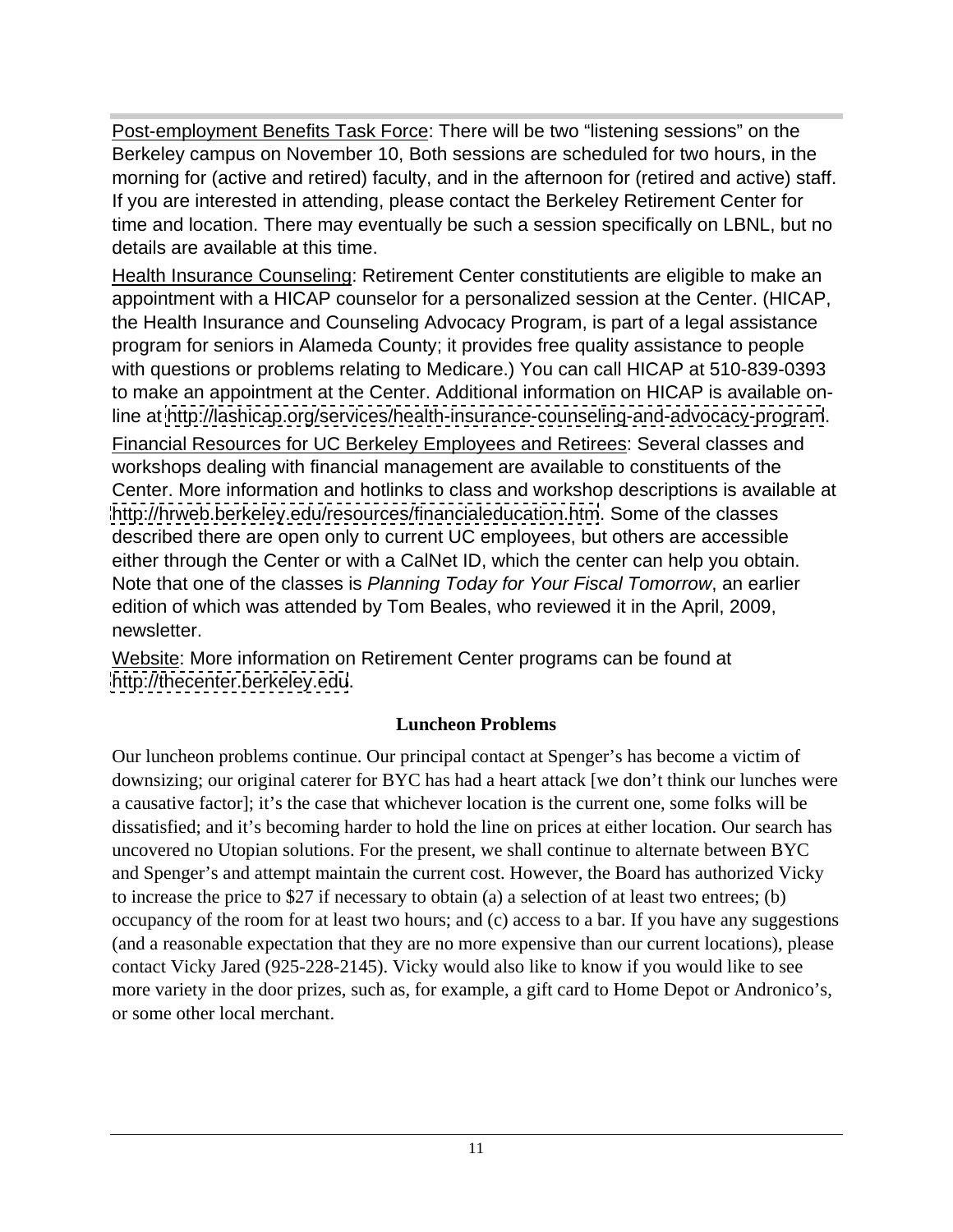**Recent Travellers**



The purpose of this column is simply to provide the names of recent (covering only the last calendar year and this one) travellers, so that those who are considering these same destinations might have a potential source of useful information and helpful hints. (Not all of these have been previously reported in the EX-Press.) Please let me know if you think this is a useful addition to the EX-Press. Also, please let me know if you have taken an interesting trip in the last year or so.

| Destination                  | Year   | Traveller(s)                               |
|------------------------------|--------|--------------------------------------------|
| <b>Amazon River</b>          | 2008   | James Bettencourt                          |
| America by Amtrak            | 2008   | Dave & Sally Stevens                       |
| China                        | 2008   | Sandra Stewart                             |
| China                        | 2009   | Bill & Mabry Benson; Janis & Ned Dairiki   |
| China/Macau/Hong Kong        | 2008   | Winnie & Tracy Baker                       |
| Colorado                     | 2009   | Edward & Mildred Bennett; John & Ann Kadyk |
| Egypt & Jordan               | 2009   | James Bettencourt                          |
| Great Britain & Ireland      | 2009   | Dave & Sally Stevens                       |
| Italy (& Hungary)            | 2008   | Sig & Cindy Rogers                         |
| Jordan (Petra)               | 2008   | Janis & Ned Dairiki                        |
| Lancaster (CA) Poppy Reserve | 2008   | Bob & Valerie Fulton                       |
| Machu-Picchu                 | 2008   | James Bettencourt                          |
| Mexico (Maya Riviera)        | 2008   | Bob & Valerie Fulton                       |
| New Hampshire                | 2008/9 | Igor Blake                                 |
| Oregon Wineries              | 2008   | Dave & Sally Stevens                       |
| Patagonia                    | 2009   | Bill & Mabry Benson                        |
| Philadelphia and environs    | 2008/9 | Dave & Sally Stevens; Brenda Shank & Bud   |
|                              |        | Larsh                                      |
| The Pinnacles (CA St Pk)     | 2008   | Geores Buttner                             |
| Peru & Galapagos             | 2008   | Tom & Marcia Beales                        |
| Portugal                     | 2009   | Bud Larsh & Brenda Shank                   |
| Red Rock Canyon (CA St Pk)   | 2008   | Bob & Valerie Fulton                       |
| Rome                         | 2008   | Janis & Ned Dairiki                        |
| Russia (Volga)               | 2009   | Igor Blake                                 |
| St. Martins                  | 2008   | Bud Larsh & Brenda Shank                   |
|                              |        |                                            |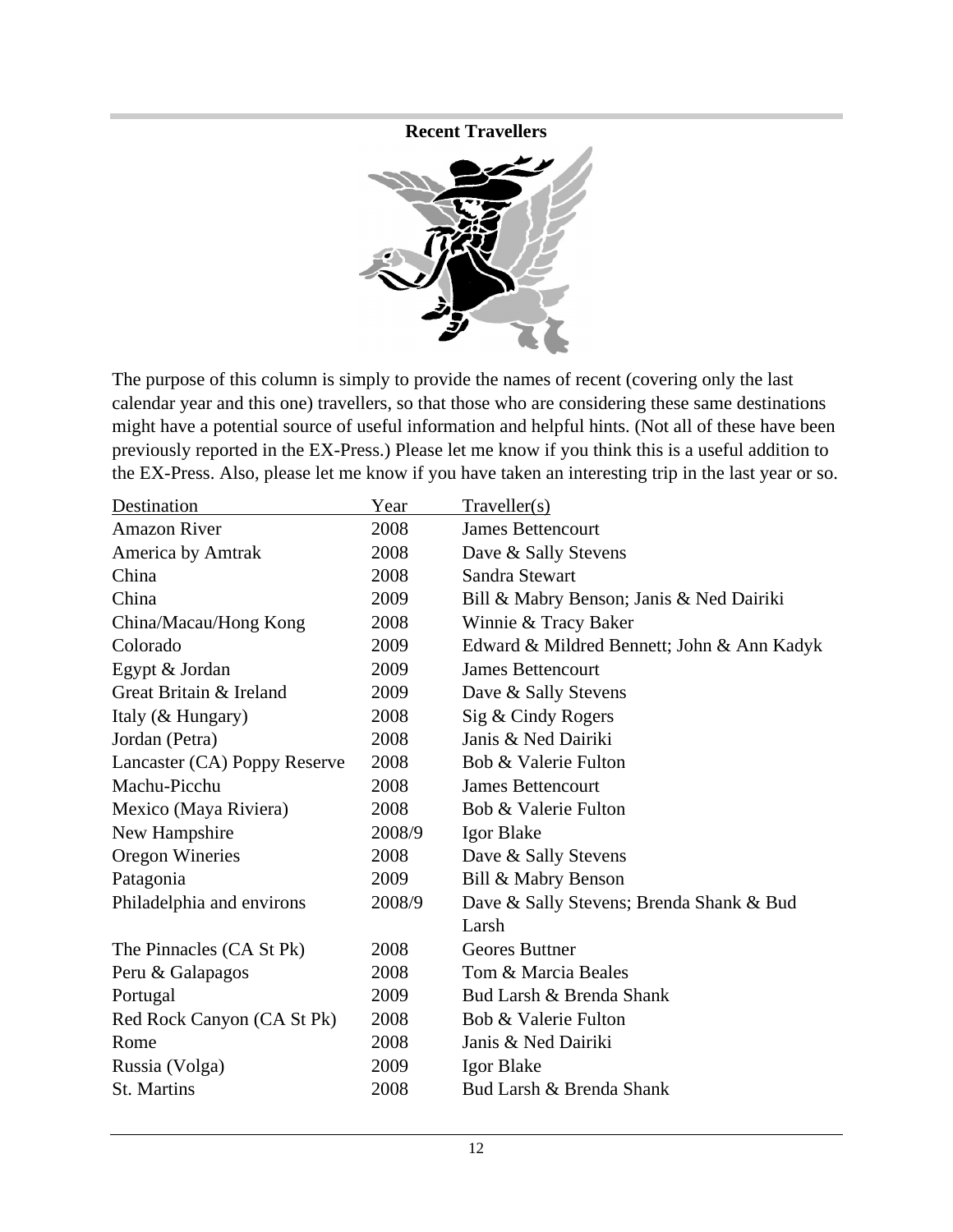| Salt Lake City (Mormon Library) 2008 |        | <b>Sally Stevens</b> |
|--------------------------------------|--------|----------------------|
| Scotland                             | 2009   | Igor Blake           |
| South Dakota                         | 2008/9 | Jose Alonso          |
| Southeast Asia                       | 2008   | <b>Andy Sessler</b>  |
| Spain                                | 2008   | Sig & Cindy Rogers   |
| Tunisia                              | 2009   | <b>Andy Sessler</b>  |
| Uganda                               | 2009   | Don & Becky Grether  |
| Utah                                 | 2009   | John & Ann Kadyk     |
| Virginia                             | 2009   | Sig & Cindy Rogers   |
| Wyoming (& bits of MT)               | 2008   | Sue Wingerson        |

#### **Trip Report Island Impressions Dave Stevens**

In the course of five weeks travelling in and around Great Britain and Ireland in May and June, Sally and I visited parks and gardens, ecclesiastical ruins, active cathedrals, Neolithic sites, stately homes, a castle, a Viking burial site, and walked on or circumnavigated nearly a score of small islands and two fairly large ones (not counting Great Britain and Ireland themselves). Herewith, impressions of nine of the islands.

**The gentle islands**: Wight, Iona, Lindisfarne; the deathplace of a queen, the resting place of kings, and one of the springs of Celtic manuscript illumination, respectively. They are not always gentle, of course – no island is – but compared with other stops on our circumnavigation they are less rugged, less barren, and generally greener and less forbidding than the rest.

Wight is the southernmost and greenest, and its interior is protected on three sides by chalk downs and on the fourth by the mainland of England. Where they meet the sea the downs end in vertical cliffs, but the inner slopes are green and often gentle. The Isle of Wight has streams and fields and beaches and forests. It is mostly too tame for real hiking, but marvelous countryside for walking, and was beloved of Tennyson, for whom one of the downs is named, and Queen Victoria, who died there.

Iona is well known as the place to which Columba exiled himself, and rather less well known as a royal cemetery, but several kings of Scotland chose to be buried there. It is a sliver of an island, only 3.5 miles long and 1 mile wide, and its spine peaks at only 100 metres above the sea at the crest of Dun I, "with views out of all proportion to the effort required to get there". It hosts masses of wild yellow iris in the summer, which provide a home for one of the rarer British birds, the corncrake. (We neither saw nor heard one, but one of the other groups with us did.)

Lindisfarne is the flattest of the three, its only rise being a low tor on its seaward tip that boasts a castle that, viewed beneath darkling grey clouds, would make Dracula feel right at home. It is not always an island, actually, being connected to the mainland by a causeway that is passable at low tide. It was the abbey here that created the second of the three great masterpieces of Celtic illuminated scripture, the Lindisfarne gospels (later than Durrow, earlier than Kells).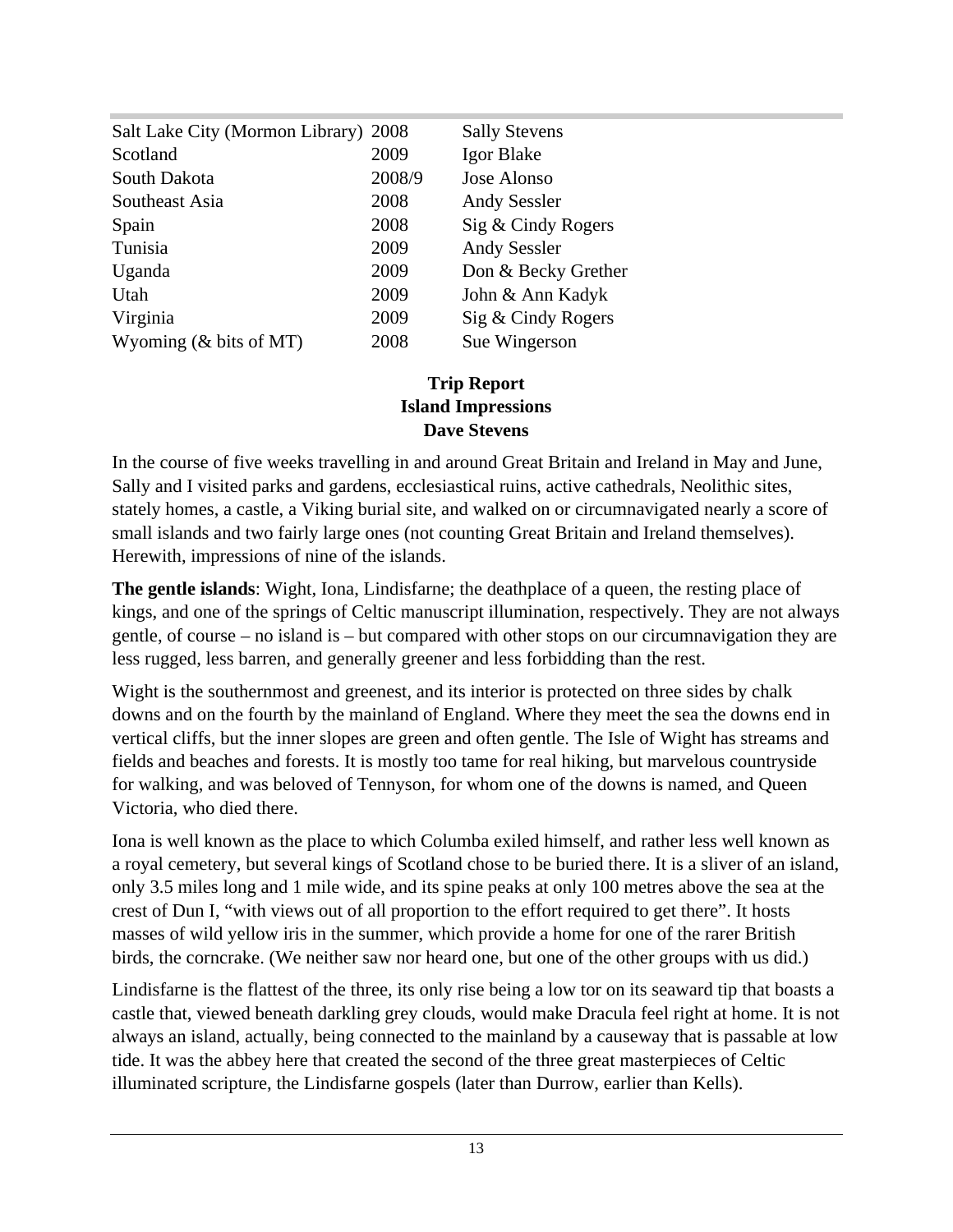**The garden island**: Tresco. Off the southwestern extremity of England sits a great graveyard of ships, the hundred or so granitic Isles of Scilly, long feared by sailors and the indirect driving force behind the development of the chronometer. (When four English men-of-war foundered in the Isles of Scilly in 1707 the Admiralty instituted a prize for the development of a clock that remained accurate on board ship, so that accurate determination of longitude at sea would be possible. The full story of the chronometer is told in Dava Sobel's book *Longitude: The true story of a lone genius who solved the greatest scientific problem of his time*.) The surface of most of the islands is rock and wind-torn grasses and little else, and some are underwater at high tide, but the largest is home to a large and beautiful semi-tropical garden. It was originated by Augustus Smith, who realized that if a garden was to flourish on an island that experienced occasional 100-mph winds, some sort of protection scheme had to be devised. So he created a three-layer circumferential windbreak: Scottish gorse backed by Himalayan rhododendrons backed by Monterey pine, within the shelter of which one can stroll surrounded by agaves, bromeliads, proteas, aloes, and a host of other tropical, semi-tropical, and temperate flowers.

**The cave island**: Staffa. From the top of Dun I on Iona one can see off to the north the volcanic island of Staffa. Staffa is home to several sea caves, one of which is "the most famous cave in the world and the least visited", Fingal's Cave, immortalized by Mendelssohn in his *Hebrides Overture*. (I've been told that wave action can play the columns like chimes, and that this was Mendelssohn's inspiraton, but there was no concert when we were there: It was too calm.) The origin of the name of the cave is obscured by legend, mostly surrounding the Irish hero or giant (pick one) Finn MacCool, who is given mythical credit for the Giant's Causeway in Antrim as well as for Staffa. (The causeway and the middle layer of Staffa are both columnar basalt.) Staffa is a three-layer volcanic cake, with solidified ash for a base, then a stand of columnar basalt, and a crest of cloudlike chaotic basalt, so that the whole looks like a petrified forest of broccoli planted in mud. Fingal's Cave is eroded out of the columnar layer and is accessible both by boat and by foot, although landing on the island can be a bit tricky. Our 49<sup>th</sup>-anniversary photo was taken at the entrance to the cave.

**The bird islands**: Little Skellig, Bass Island, and Boreray. Together they probably account for a majority of the nesting gannets in the world. Little Skellig is off southwestern Ireland (where it is companion to the larger island that holds the former monastic community Skellig Michael, with its beehive huts), and from a distance looks like a multi-layered limestone-and-lava Dobosh torte. It's only when you get up close that you can see that the white layers are ledges covered with seabirds and guano. Bass Island is nearly diametrically opposite Little Skellig, being just outside the entrance to the Firth of Forth in Scotland. Besides gannets, it is known for housing one of the lighthouses built by David Stevenson, the uncle of Robert Louis. Boreray, together with its little sisters Stac Lee and Stac an Armin (all part of the St. Kilda group), houses the largest colony of gannets in the world. All of the gannet colonies are accompanied by large, but lesser, numbers of puffins, razorbills, cormorants, guillemots, and, in the St. Kilda group, skuas, plus the occasional gull. The puffins, razorbills, and guillemots provide a particularly interesting contrast to the gannets in that the latter are slender, white, and graceful flyers, whereas the others are all or partially black, stubby, and flail their way through the air. Had Wordsworth spent time around any of these islands instead of in the English Lake District one of his more famous poems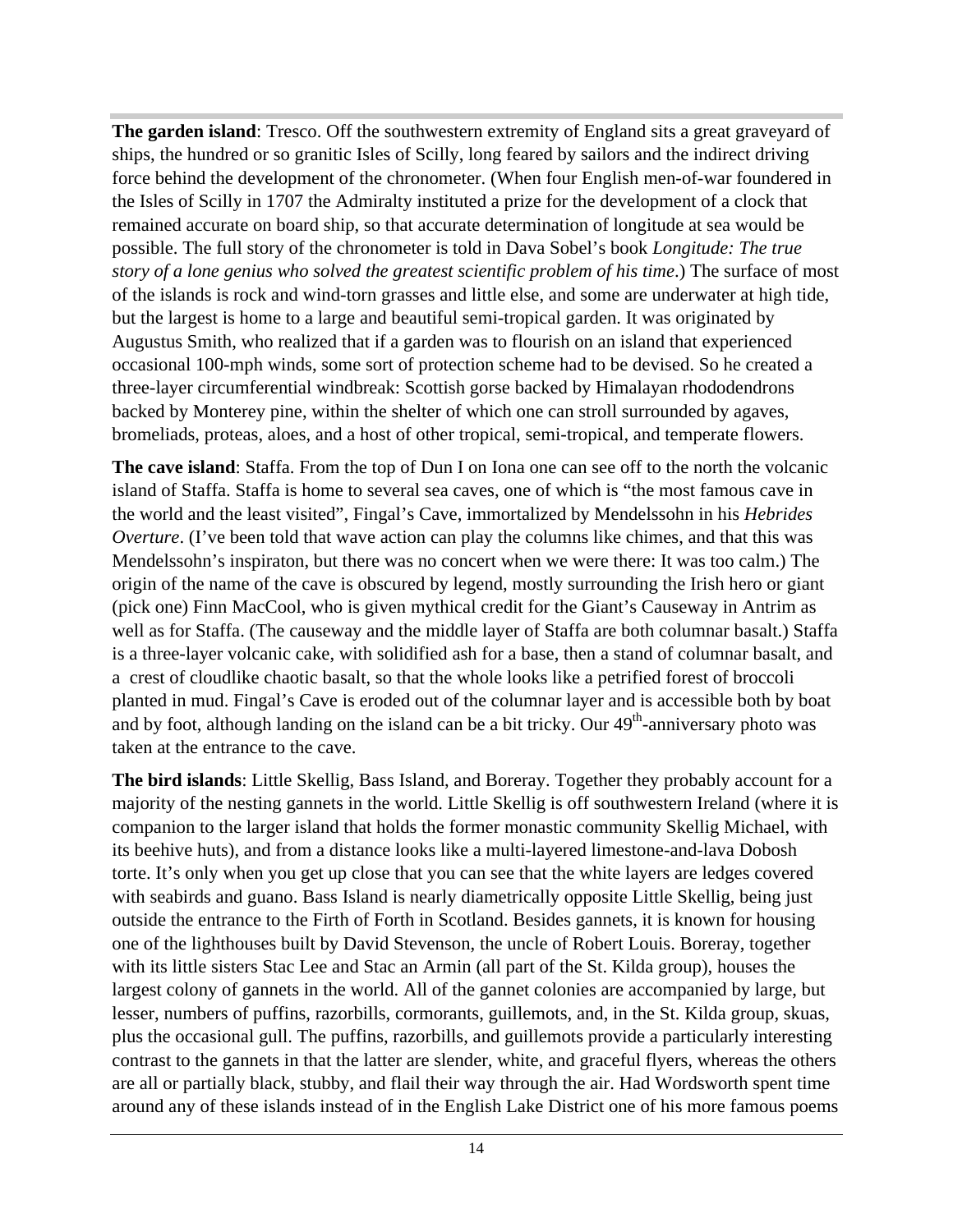might have begun "I sailed lonely as a cloud that floats on high o'er vales and hills / When all at once I saw a crowd of gannets, gulls, and razorbills…."

**The haunted island**: Hirta. Many of the islands we visited might be considered haunted: Inishmurray, abandoned in 1960; Lewis, with the stone circle of Callanish; Inishmore, with the neolithic fort (if that's what it actually was) of Dun Aengus; Mainland, Orkney, with the 5,000 year-old settlement of Skara Brae (plus some stone circles of its own) – but for me, the truly haunted island is Hirta. Some 50 miles to the west of the Hebrides, Hirta is the largest of the St. Kilda group (and, incidentally, nobody knows where the name St. Kilda comes from, because nobody knows of any saint in any sect named Kilda). Hirta had been occupied off and on for at least 2,000 years before it was abandoned in 1930, and was home to a small, hardy, unique civilization, completely self-sufficient until 1822.

For the three hundred years before then, their contact with the outside world was a more-or-less annual visit by a chaplain employed by the Scottish laird who owned the islands, who would collect any taxes due and baptize any new arrivals. They lived in *cleits*, small round stone huts with thatch roofs and a fire pit (there being no wood or peat on the island, they had to keep the hut small so that a turf and twig fire would suffice in the summer; in the winter, they brought the livestock into the cleits for added warmth), farmed a small patch of poor barley, primarily to obtain straw for thatching, and survived primarily on birds and bird eggs, supplemented by Soay sheep (a hardy breed brought over by the Vikings centuries before) and fish. They would climb barefoot down the steep cliffs wherever the birds were nesting and collect eggs and young birds during the nesting season. What they didn't eat right away, they would smoke for use during the rest of the year.

In 1822 came the Reverend MacDonald, followed shortly by Victorian tourists. The good reverend forbade all dancing and all non-Sunday-service singing and encouraged the islanders to build proper Victorian houses where livestock were not permitted into the dwelling and all the heat went up the chimneys. The tourists came to gawk at the odd folk, especially the feet of the men, which, because of their cliff-climbing activities, had become almost prehensile. Then, during WWI, a wireless station was installed on the island, and later destroyed by gunfire from a German submarine. (The only other casualty was a sheep.) Increasing contact brought increasing discontent and diseases for which the islanders had no immunity. In 1930, after a woman died of appendicitis, the 36 people who were left on the island requested relocation by the government.

Today, in addition to the dozens of empty cleits scattered across the hills, there is a radar station on the island, and a National Trust team of caretakers and sometime archeologists (Hirta is now a dual World Heritage Site – both cultural and historical). There is also a reminder, in the form of the rusting hull of a Spanish freighter that was driven into the rocks last winter, of the violence of the storms to which Hirta is subject. To walk about is to marvel at the life these people were able to wring out of such inhospitable circumstances, and to think that there must have been a way to bring them into the 20<sup>th</sup> century *without* robbing them of their joy, their traditions, and their dignity.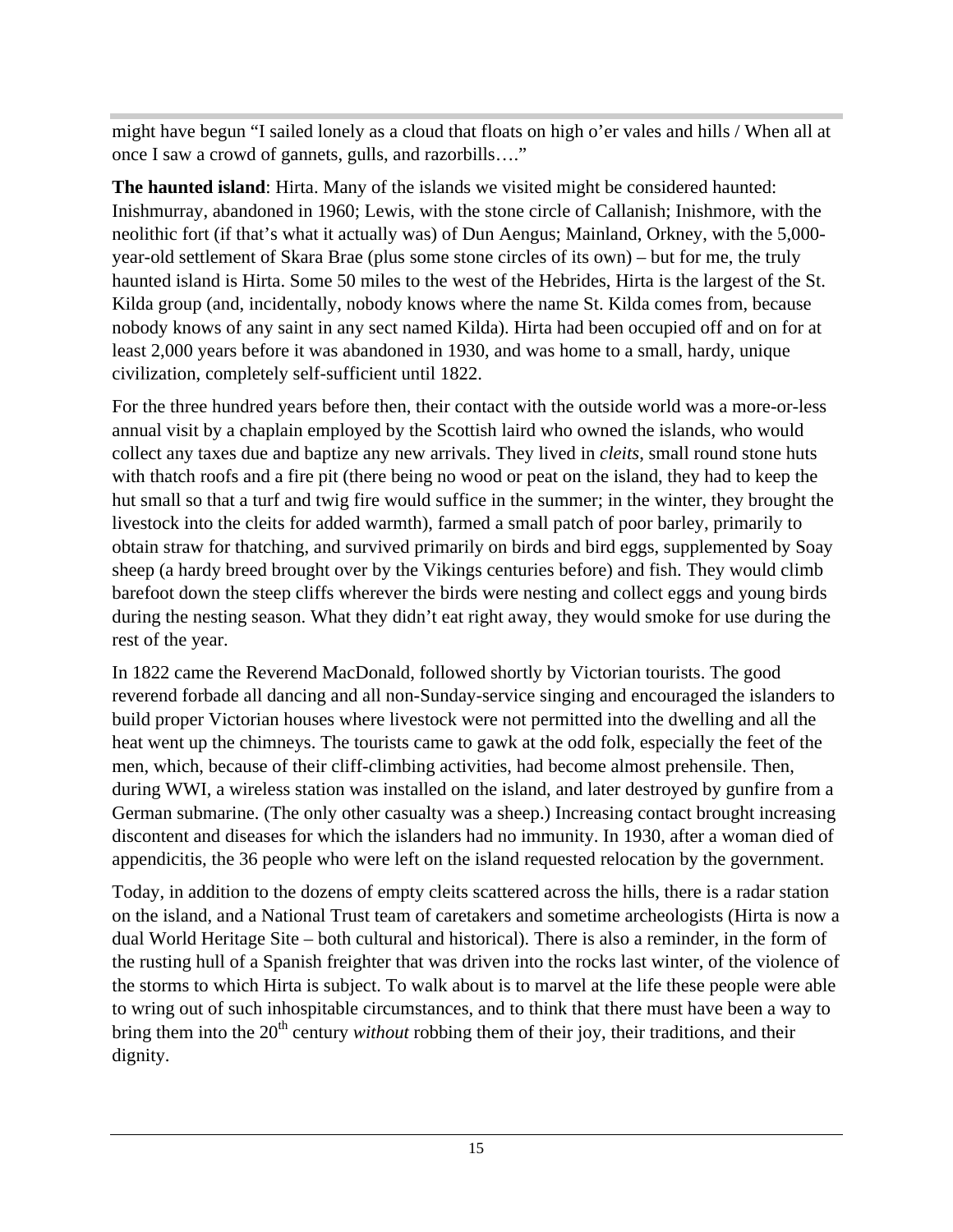#### **Preface to the revised Ex-Ls Bylaws**

Some time ago, the EX-Ls Board realized that we were operating on a good-faith basis under a set of Bylaws that no longer reflected the actual operation of the organization. Shortly after he joined the Board of Directors, Jose Alonso, with the advice and assistance of several other Board members, began the process of collating the various old versions of the Bylaws and other active Board policies into a consistent document. At the October meeting of the Board of Directors, the following set of Bylaws was adopted for presentation to the membership, who will be asked to approve it at the November General Meeting. (This note is not part of the Bylaws.)

## **EX-Ls Bylaws as of October 11, 2009**

## **ARTICLE I: NAME AND MAILING ADDRESS**

The name of this organization is the "EX-Ls."

The official mailing address is the home address or designated Post Office Box of the serving Treasurer.

## **ARTICLE II: NATURE AND PURPOSE**

The EX-Ls is a non-political association of Lawrence Berkeley National Laboratory retirees and ex-employees whose purpose is to provide social, cultural, and intellectual relationships among its members, their spouses, widows, and widowers. The primary means of doing so are quarterly luncheons and newsletters. It also serves as a vehicle for allowing its members to maintain contact with LBNL, and for receiving information from other retirement organizations including those affiliated with UC.

The EX-Ls is affiliated with the LBNL Employee Activities Association.

## **ARTICLE III: MEMBERSHIP, GOVERNANCE, AND OFFICIAL YEAR**

## **Membership**

Membership is open to all former employees of LBNL, whether or not they retired from the Lab. Members' spouses are automatically members. Spouses of deceased retirees or ex-employees remain eligible for membership. Assessed annual dues must be paid in order to continue membership. New members pay no dues for the calendar year in which they join.

## **Life Membership**

The Board of Directors (hereafter referred to as "Board") is empowered to confer Honorary Life Membership on a Member in good standing for meritorious service to the organization. Honorary Life Members are not required to pay annual dues.

A Member may purchase a Life Membership by paying a one-time assessment corresponding to 10 times the annual dues in force at that time. This status will exempt the Member and his/her spouse from paying annual dues thereafter.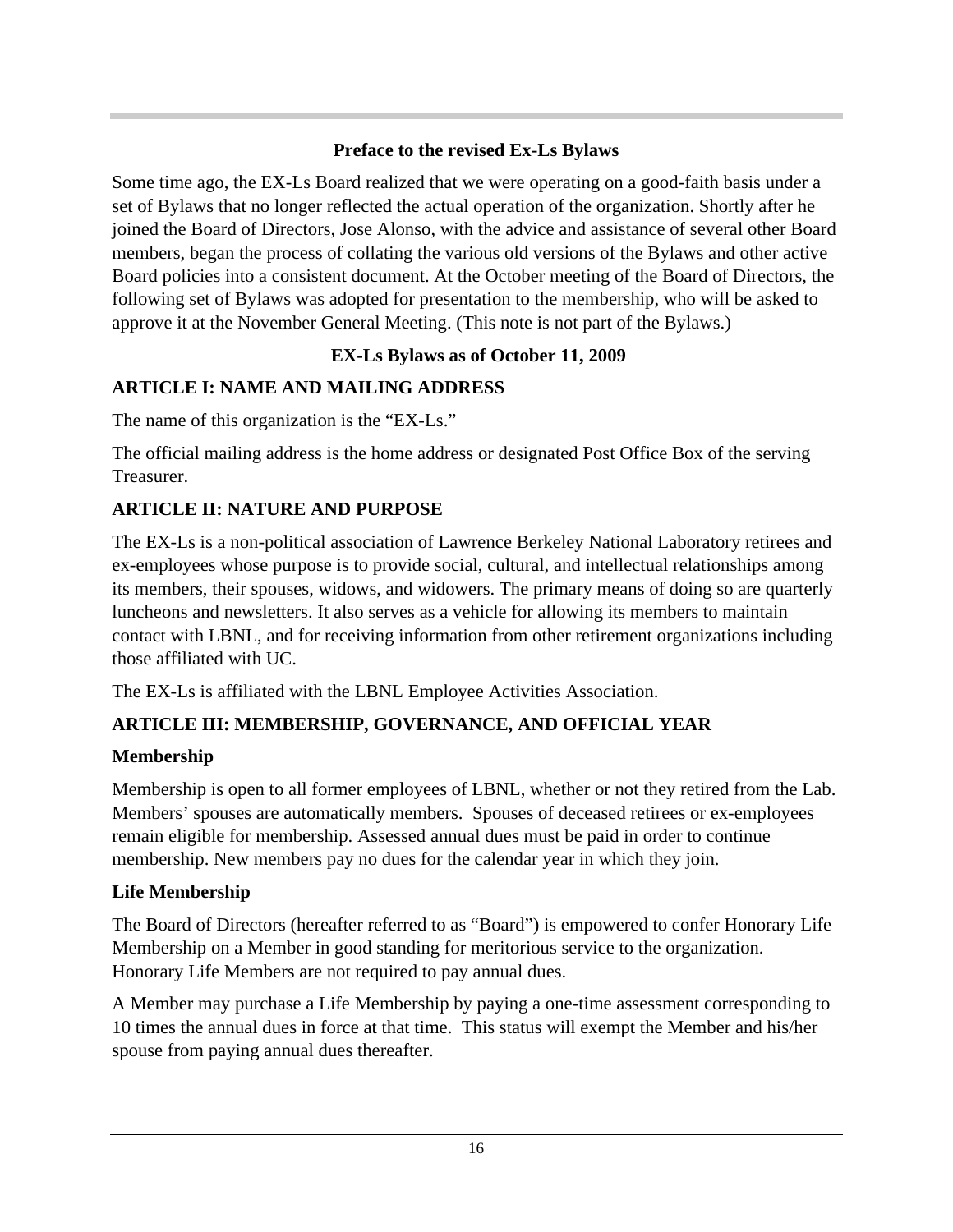#### **Governance**

The EX-Ls is governed by its elected officers and other members of the Board as described below.

Committees, both standing and ad hoc, will be appointed by the Board as needed.

#### **Official Year**

The Official Year extends from January 1 through December 31.

#### **ARTICLE IV: OFFICERS, COMMITTEE CHAIRS, AND TERMS**

#### **Elected Officers**

The following officers are elected by the Membership: the President, the First and Second Vice Presidents, Secretary, Treasurer, Membership Coordinator, and Activities Coordinator, all of whom shall serve without compensation. The Treasurer and Membership Coordinator positions may be held by the same person.

#### **Appointed Officers**

The Newsletter Editor and Webmaster officers are appointed by the Board.

#### **Committees**

Chairpersons for standing and ad hoc Committees, along with the committee members, will be appointed by the Board.

As needed, the Board may constitute new ad hoc Committees to address issues of importance to the organization. These ad hoc Committees will be reviewed on a yearly basis for relevance to EX-Ls interests and will be continued or disbanded, as appropriate.

#### **Terms of Office**

A Term extends for one year starting January  $1<sup>st</sup>$  and ending December 31<sup>st</sup>. .

The President,  $1^{st}$  Vice President, and  $2^{nd}$  Vice President serve for one full Term in these offices. For the following Term, the  $1<sup>st</sup>$  Vice President normally becomes the nominated candidate for President, and the  $2<sup>nd</sup>$  Vice President normally becomes the nominated candidate for  $1<sup>st</sup>$  Vice President.

Any officer serving a partial Term (due to his/her being appointed to fill a vacancy) is eligible to be nominated to serve in that office the following full Term.

The Secretary, Treasurer, Membership Coordinator, and Activities Coordinator serve one Term with no limit on the number of Terms that can be served.

The Newsletter Editor and Webmaster serve one Term with no limit on the number of Terms that can be served.

Committee Chairs and committee members serve at the pleasure of the Board, with no limit on their duration of service as long as their committees remain in existence.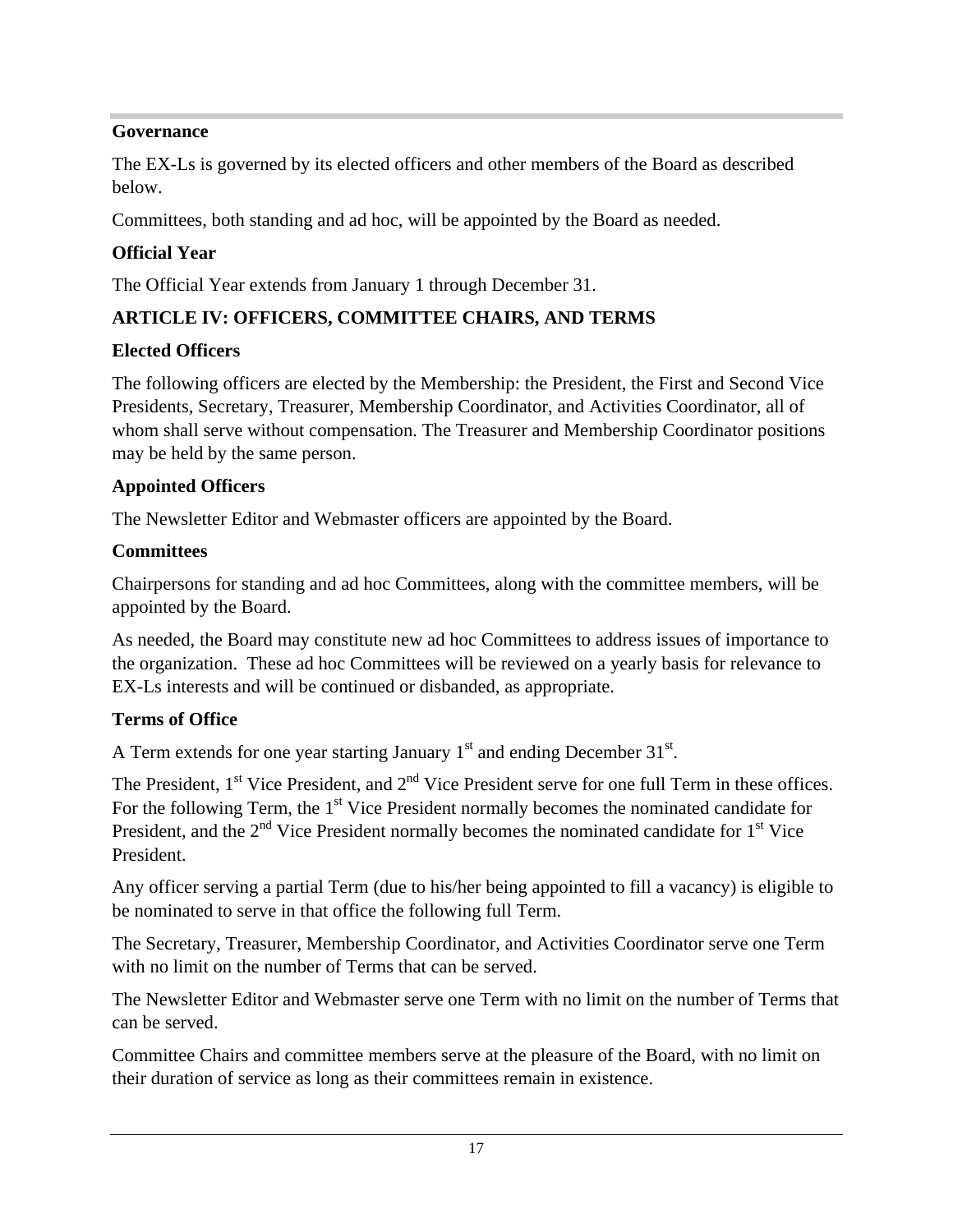#### **Election and Vacancies**

Elected Officers are chosen at the Annual Election Meeting as described in Articles VI and VIII.

Appointed Officers and Chairs and members of committees are appointed or reappointed by Board action at the first Board meeting of the year.

If any Board position other than President becomes vacant, the President may make an interim appointment, valid until the next Board meeting, at which time the Board shall confirm the interim appointment or appoint another person to fill out the Term. If the position of President becomes vacant, the 1<sup>st</sup> Vice President shall fill out the remainder of the Term as President, and the  $2<sup>nd</sup>$  Vice President shall fill out the remainder of the Term as  $1<sup>st</sup>$  Vice President.

Vacancies in Board positions not filled by interim appointment are filled by action of the Board at a regularly scheduled or a specially called meeting at which a quorum is present. Persons so elected complete the current Term for the position they are filling.

#### **ARTICLE V: POWERS AND DUTIES OF OFFICERS**

**President** – is the Chief administrative officer, Chairperson of the Board, and official liaison between the organization and LBNL management. He/she maintains the EX-Ls Bylaws and policies, and ensures that all members of the Board have complete and accurate copies thereof. He/she sees that all policies and decisions of the Board are carried out, and oversees the appointment of chairpersons of standing and ad hoc committees. Except as specified below, he/she presides at all Board meetings and General Membership meetings. In addition, he/she is responsible for writing the annual EX-Ls' letter report to the LBNL Director and for maintaining copies of the annual EX-Ls' President's Letter to the LBNL Director and other key official correspondence as defined in the EX-Ls' Policy on Essential Documents.

**1st Vice President** – may, upon request of the President, assist the President with liaison activities between LBNL and the EX-Ls. He/she is responsible for identification and invitation of Speakers for the quarterly luncheons. He/she will assume the powers and duties of the President in case that officer is absent or unable to act. In addition, the  $1<sup>st</sup>$  Vice President maintains the Cumulative List of Luncheon Speakers and Topics in accordance with the EX-Ls' Policy on Essential Documents.

**2nd Vice President** – serves as Chairperson of the Nominating Committee, and will assume the powers and duties of the President in case both the President and the 1st Vice President are absent or unable to act.

**Secretary** – records and distributes the minutes of all meetings of the Board and, if relevant, of business transacted at General Membership meetings. He/she maintains the official files, records, and documents of the organization in accordance with the EX-Ls' Policy on Essential Documents.

**Treasurer** – is responsible for all funds of the organization, their collection, and disbursement. The Treasurer will evaluate the financial status of the organization and make recommendations on the level of annual dues to be assessed. He/she will ensure that a notification letter of annual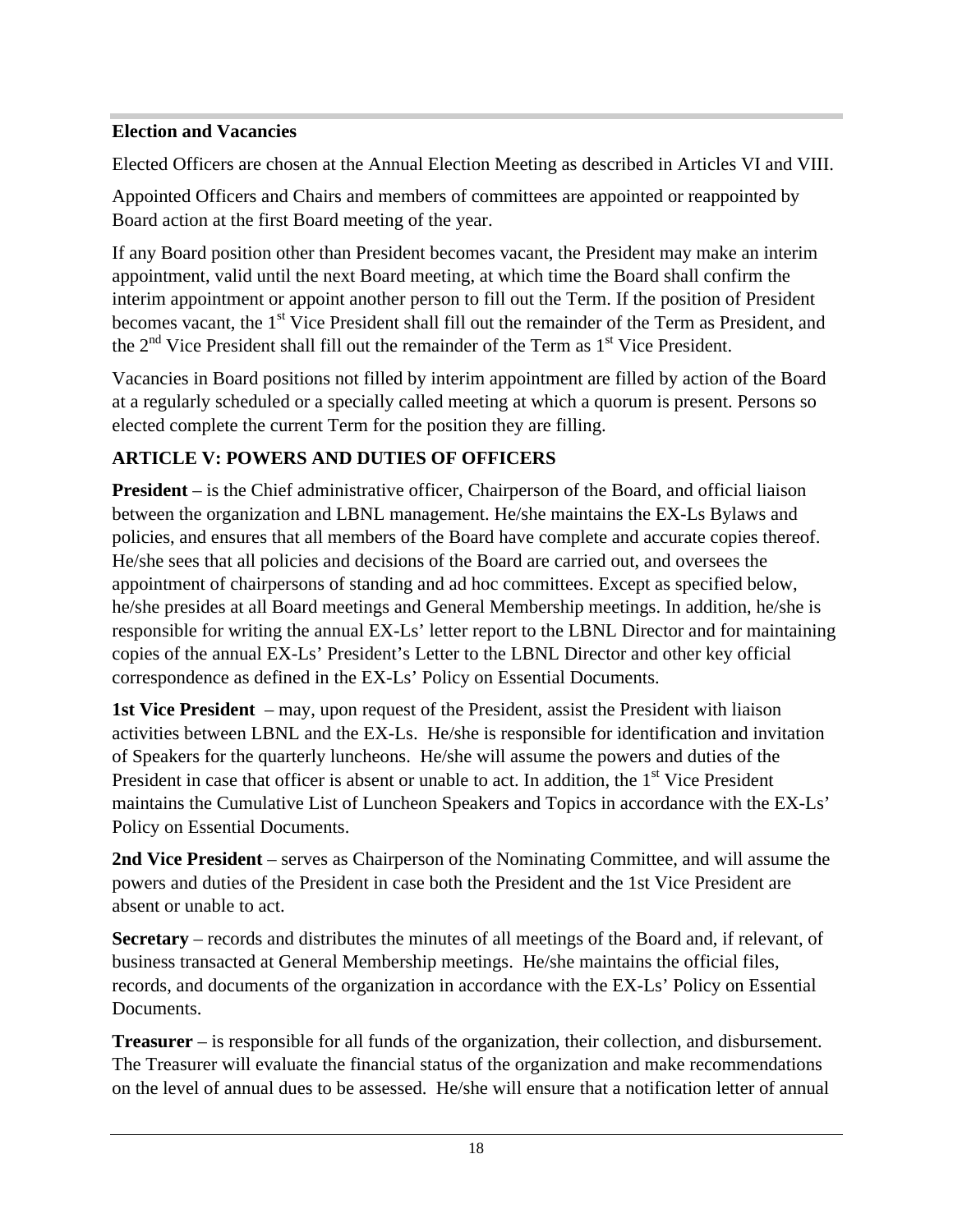dues is distributed to the membership. He/she prepares financial reports for Board meetings, and provides the Board at the first meeting of the year with a summary of the previous year's income and expenditures. In addition, the Treasurer is responsible for maintaining the EX-Ls' bank statements, year-end financial reports, and the Cumulative List of Charitable Donations in accordance with the EX-Ls' Policy on Essential Documents.

**Membership Coordinator** – maintains the membership roster and compiles the annual directory that is distributed to the membership. Management of any lists containing private information of the members is handled in accordance with policies approved by the Board. In addition, in accordance with the EX-Ls' Policy on Essential Documents, the Membership Coordinator maintains copies of the Annual Directory of Members.

**Activities Coordinator** – is responsible for coordinating and organizing activities involving the general membership, in particular the quarterly luncheons. In addition, in accordance with the EX-Ls' Policy on Essential Documents, the Activities Coordinator maintains a cumulative history of luncheon venues and arrangements.

**Newsletter Editor** – prepares four Newsletter editions per year. The Newsletter is distributed by postal mail to the membership of the organization. The Newsletter is the principal vehicle for conveying official information and notification to members regarding upcoming events, luncheons and meetings, and other matters of importance to the general membership. In addition, in accordance with the EX-Ls' Policy of Essential Documents, the Newsletter Editor is responsible for maintaining paper copies of the quarterly newsletters and any special editions thereof.

**Webmaster** – maintains the official EX-Ls Website. This Website must include official notifications, copies of published Newsletters, lists of upcoming events (Board meetings and luncheons) and other matters of interest to the membership. The Webmaster also coordinates the upkeep of the e-mail list with the Membership Coordinator, and distributes e-mail notifications to those on the e-mail list in response to Officer- or Board-authorized requests.

## **ARTICLE VI: NOMINATING COMMITTEE AND ELECTION OF OFFICERS**

The Nominating Committee is chaired by the  $2<sup>nd</sup>$  Vice President and must include at least two more members. This Committee is reconstituted every year, and must be appointed by the Board.

The Nominating Committee is responsible for identifying candidates to fill vacancies in the list of elected officials for the following year.

The Board will select an official slate of candidates from the Nominating Committee's list. The President will present this slate at the general membership meeting described in Article VIII. The slate will be considered elected if it receives a majority of votes of the members present at this meeting.

Should the Board's slate not receive a majority of votes, a vote will be taken for each position to be filled, with the opportunity being given to receive nominations from the floor to compete with the Board's candidate. Each such nomination must be endorsed by no fewer than 1/5th of the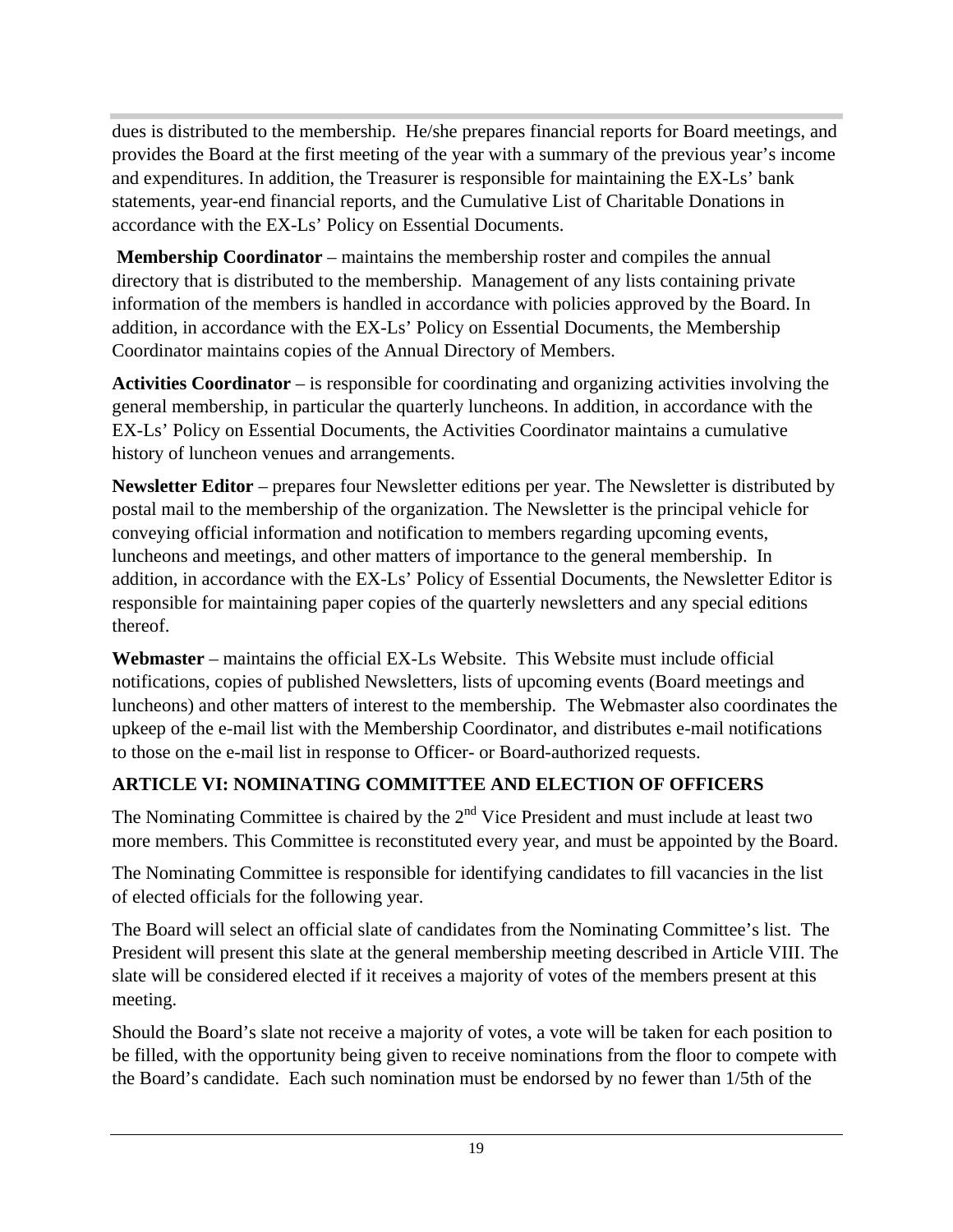members present. In such a case, the candidate receiving a simple majority of votes will be considered elected to the position.

### **ARTICLE VII: BOARD OF DIRECTORS**

### **Authority**

The EX-Ls Board of Directors represents and acts on behalf of the membership for the operation of the organization.

#### **Board: Membership**

The Board consists of four types of Members:

- (a) Elected Officers forming the Executive Committee comprising individuals holding the following offices: President, 1st and 2nd Vice Presidents, Secretary, Treasurer, Membership Coordinator, and Activities Coordinator.
- (b) Appointed Officers and Chairs of Standing and ad hoc Committees.
- (c) Emeriti: Elected or Appointed Board members who have served at least three years on the Board and whose terms of office have expired, but who wish to remain active in the affairs of the EX-Ls. Emeritus status continues until the member voluntarily withdraws, by written notification to the President, or is incapable of serving owing to health issues.
- (d) Liaison persons, comprising representatives of/to organizations with whom EX-Ls has interests or close ties, falling into two classes:
	- i) Non-member Liaison representatives from organizations that EX-Ls is particularly close to, including but not limited to LBNL and the UC Berkeley Retirement Center. The Board will invite organizations with whom it wishes to share this relationship to provide the name of their liaison person. Terms for Non-member Liaison representatives are determined by the organizations that provide these representatives.
	- ii) Member Liaison representatives to organizations with whom the EX-Ls wishes to maintain contact. CUCRA (Council of University of California Retirees Association), and AROHE (Association of Retirement Organizations in Higher Education) are examples of such organizations. Also included would be our representative(s) to the UC Berkeley Retirement Center Policy Board, in response to this organization's invitation for us to nominate up to two representatives. Member Liaison representatives are appointed by the Board for one-year terms, with no limit on the number of terms that can be served.

## **Board: Voting rights and Quorum**

During formal Board meetings, all Elected, Appointed, Emeriti members, and Member Liaison representatives present are entitled to vote, one vote per person regardless of the number of positions or offices this person may hold. Non-member Liaison representatives do not have voting rights.

Proxy votes: No proxy votes will be accepted for Board members who are not present.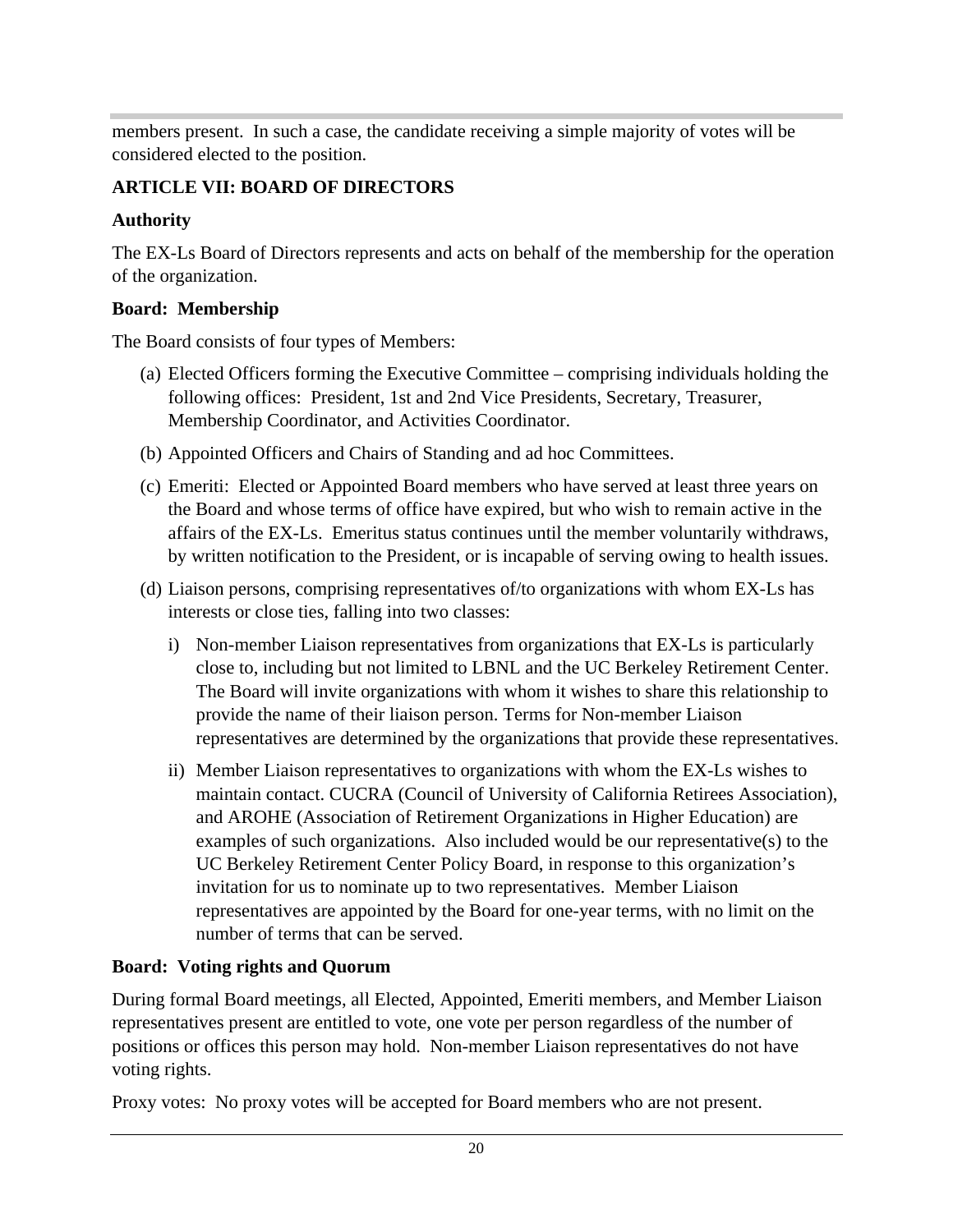Majority: Defined as greater than 50% of the voting Board members present at the meeting in which the vote is taken.

Quorum: To constitute a quorum, at least four persons holding elected office must be present and one of those must be either the President or a Vice President.

In the absence of a quorum, no official business can be completed; however, business requiring a vote may be completed after the meeting by a poll of the entire Board conducted by the President via an e-mail, telephone or postal mail ballot. A majority of votes returned within an appropriate time frame and/or recorded by the President will be sufficient to pass the measure. The President must prepare a summary document detailing the matter and any discussions pertaining to it, and will distribute this via e-mail to all Board members. A hard copy of this summary, and hard copies of any e-mail discussions and of the voting tally will be collected by the Secretary and become part of the official Minutes of the meeting at which the topic was introduced.

#### **Board: Meetings**

The Board of Directors meets at least four times per year, dates to be synchronized with the schedule of membership luncheons to allow for adequate preparation for these membership gatherings. Other meetings of the Board can be called by the President to discuss and act on special business matters.

Board meetings are considered "open" meetings. Members of the organization are invited to attend Board meetings as non-voting observers. Non-member guests can also be invited to attend should their participation be relevant to issues being discussed at the meeting.

#### **Board: Powers and Duties**

Consistent with the purposes of the organization, the Board:

Establishes policies in areas of importance to the membership;

Establishes its own rules of procedure, using Robert's Rules of Order as a reference;

Performs reviews of these Bylaws at least triennially and takes action to update them as appropriate through the process described in Article X;

Establishes yearly dues upon recommendation of the Treasurer;

Evaluates internal and external factors of relevance to its membership and conveys relevant information to the membership.

Coordinates and organizes participation, where appropriate, in LBNL-sponsored employee activities such as the yearly Wellness Fair.

## **ARTICLE VIII: GENERAL MEMBERSHIP MEETINGS**

## **Frequency**

The EX-Ls holds one General Membership meeting a year, normally in conjunction with the fall luncheon, at which the Elected Officers for the coming year are elected. Special meetings may be called by the Board as required; in such a case, the entire membership shall be notified by mail,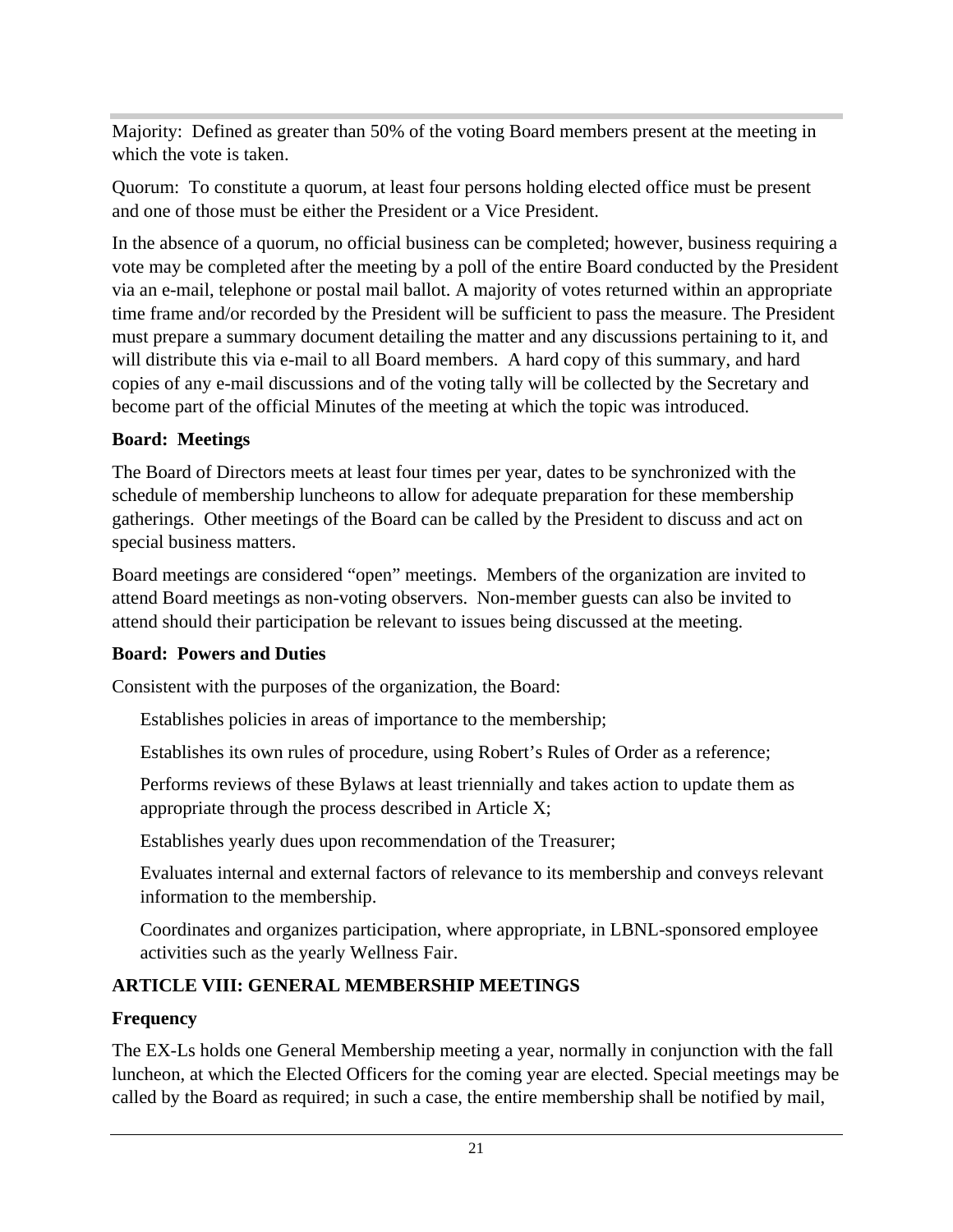specifying the purpose and agenda of the special meeting, at least two weeks in advance of the meeting. 30 non-Board members constitute a quorum at any general membership meeting.

#### **Notice**

Notice of the General Membership meetings, whether regular or specially called, must be distributed in writing to the entire membership at least two weeks prior to the scheduled date of the meeting. The EX-Ls' Newsletter is normally the mechanism used to meet this requirement.

#### **ARTICLE IX: FINANCES**

All funds received from the membership or otherwise must be deposited in a commercial bank. Disbursement is by check signed by the Treasurer or other Elected Officer, and, in the case of checks for greater than \$1,000, countersigned by the President, 1st Vice President, or other Elected Officer.

Annual dues are due and payable January  $1<sup>st</sup>$  and delinquent March  $1<sup>st</sup>$ .

#### **ARTICLE X: AMENDMENTS**

Amendments to these Bylaws may be proposed by a Board member at a regular Board meeting or by petition signed by 25 members in good standing at any general membership meeting.

When amendment(s) are presented, the Board must constitute an ad hoc Bylaws Committee consisting of not fewer than three (3) members of the Board. This Bylaws Committee will take the proposed amendments under study and submit its report and recommendations to the Board, ideally, at the next meeting. The Board will then vote as to whether to present the proposed amendment(s) to the general membership.

Notice of proposed bylaw changes will be published in the Newsletter edition immediately prior to the General Membership meeting at which the proposed changes will be voted on.

Ratification of any amendment(s) must be by a 2/3 affirmative vote of those members attending the General Membership meeting at which the proposed changes are voted on.

-------------------------------------------- End of EX-Ls Bylaws --------------------------------------------

## **A pleasant journey**

It's often surprising how much information a clever person can pack into a bit of seemingly casual entertainment. You might wish to suggest this one to your grandchildren. Turn your speakers on and go to URL

<http://dingo.care2.com/cards/flash/5409/galaxy.swf>

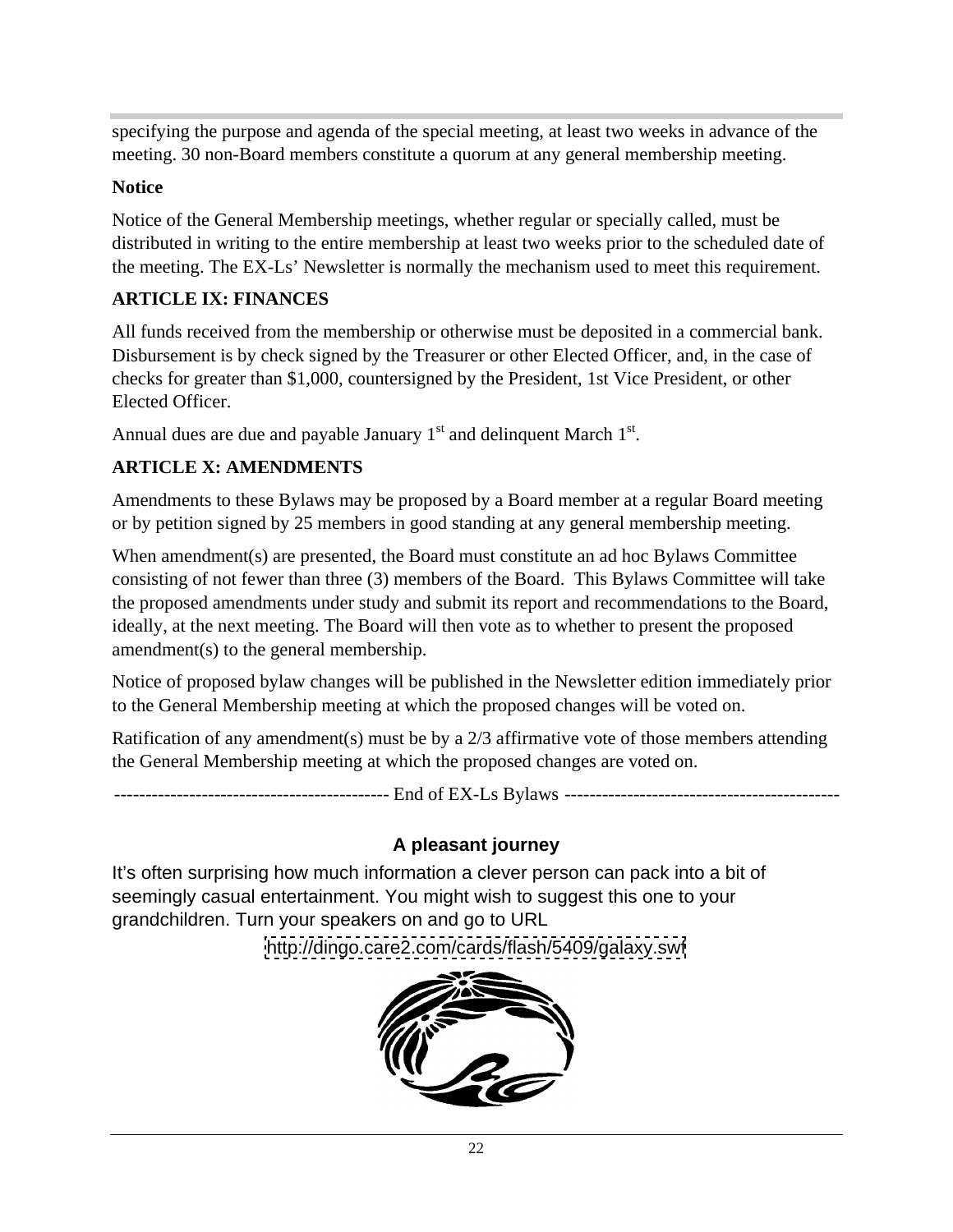|                                                        |                             | -----------                                |  |
|--------------------------------------------------------|-----------------------------|--------------------------------------------|--|
| <b>SEE YOU AT THE NOVEMBER 19 LUNCHEON</b>             |                             |                                            |  |
| <b>To:</b> Vicky Jared                                 |                             |                                            |  |
| 4849 John Muir Road<br>Martinez, CA 94553              |                             |                                            |  |
| Be sure to make reservations by November 16            |                             |                                            |  |
|                                                        |                             |                                            |  |
| <b>From:</b>                                           |                             |                                            |  |
| I plan to attend the Ex-Ls luncheon                    | $>>$ \$25pp <<              | <b>PREPAID</b>                             |  |
|                                                        |                             |                                            |  |
| I I will bring guest(s). Name(s) of guest(s):          |                             |                                            |  |
|                                                        |                             |                                            |  |
| I __would like to carpool / __am willing to drive      |                             |                                            |  |
| Please seat me close to the speaker and screen         |                             |                                            |  |
|                                                        |                             |                                            |  |
| Menu: Buffet                                           |                             |                                            |  |
| <b>I</b> Please make check payable to EX-Ls            |                             | <b>Total Enclosed:</b>                     |  |
|                                                        |                             |                                            |  |
|                                                        |                             | <b>Welcome New Members</b>                 |  |
|                                                        | <b>Victor Brady</b>         | <b>John Colonias</b>                       |  |
| <b>In Memoriam</b><br><b>Sibyl Donn</b><br>Martin Jara | William Douglas             | <b>Paula Foerschler</b>                    |  |
|                                                        | $\sim$ $\sim$ $\sim$ $\sim$ | $\mathbf{r}$ , $\mathbf{r}$ , $\mathbf{r}$ |  |

**Lost Members:** Mail addressed to the following members has been returned, with no forwarding address. We would appreciate hearing from anyone who could provide the Membership Coordinator with a current address.

- 
- 
- --Esther Colwell
- --Charles Garrett

Suzanne Stroh, 530 Curtis St., Albany 94706 510-524-1953; scstroh@gmail.com